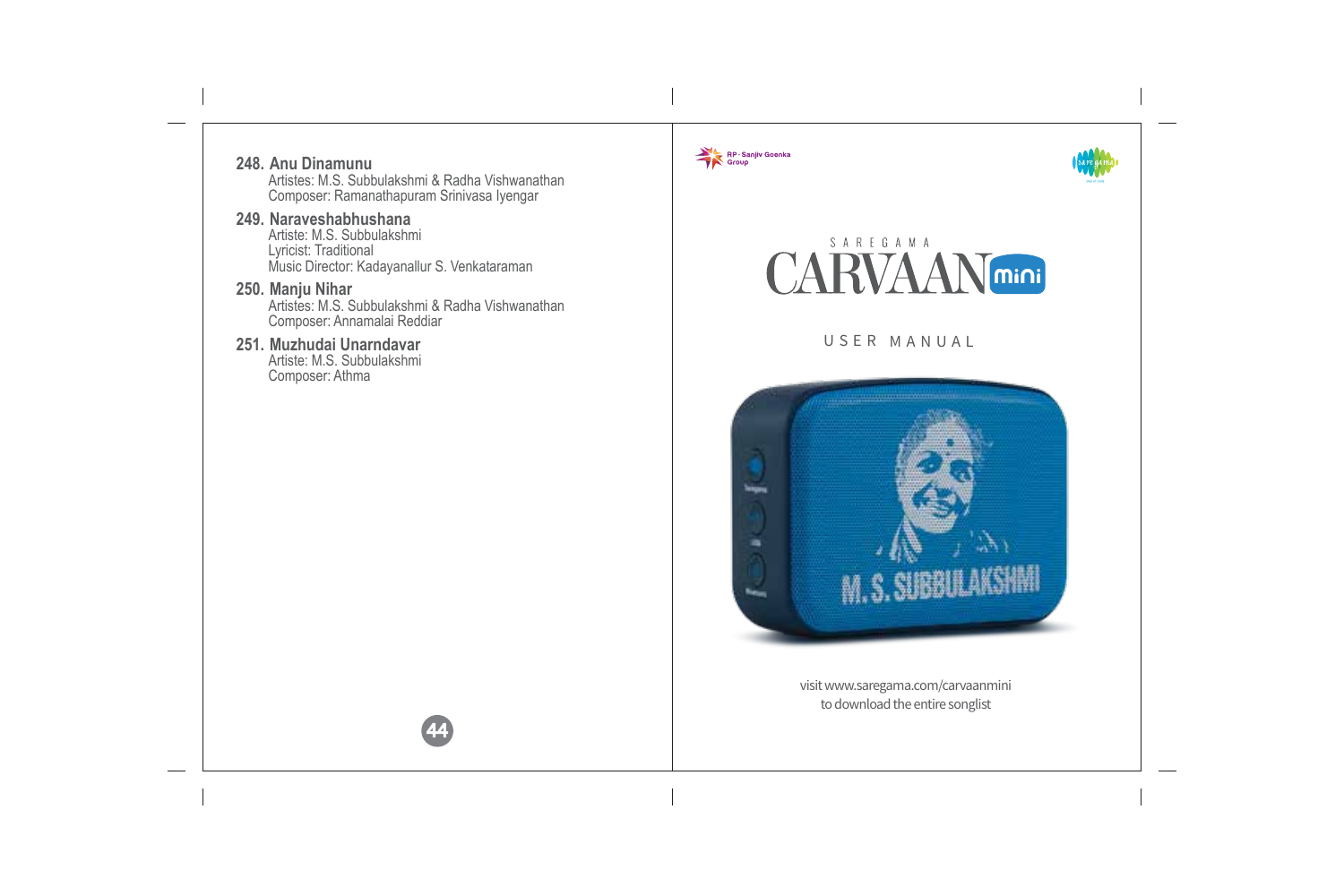|                                 |    | 239. Sirai Aarum<br>Artistes: M.S. Subbulakshmi & Radha Vishwanathan                                                                              |
|---------------------------------|----|---------------------------------------------------------------------------------------------------------------------------------------------------|
|                                 |    | Composer: Thirugnana Sambandar                                                                                                                    |
|                                 |    | 240. Sada Saranga Nayane<br>Artiste: M.S. Subbulakshmi<br>Composer: Mysore H. Yoganarasimham                                                      |
| 1. Overview - Buttons and Ports | 3  | 241. Vanajaakshi<br>Artiste: M.S. Subbulakshmi<br>Composer: Traditional                                                                           |
| 2. Modes                        | 5  | 242. Tum Ho Jag Ke<br>Artiste: M.S. Subbulakshmi<br>Lyricist: Ustad Mohd. Dilshad Khan                                                            |
| 3. Playback Status Light        | 8  | Music Director: Kadayanallur S. Venkataraman                                                                                                      |
| 4. Battery                      | 8  | 243. Ko Va Rago Vadito<br>Artiste: M.S. Subbulakshmi<br>Lyricist: Mysore H Yoganarasimham<br>Music Director: Gurunanak Shabad, P.S. Srinivasa Rao |
| 5. Safety Handling              | 8  | 244. Mere To Giridhar<br>Artistes: M.S. Subbulakshmi & Gowri Ramanarayanan<br>Composer: Meera                                                     |
| 6. Warranty Overview            | 10 | 245. Varuga Varugave<br>Artistes: M.S. Subbulakshmi & Radha Vishwanathan<br>Composer: Ambujam Krishna                                             |
| 7. Song List                    | 18 | 246. Sai Charan Ma<br>Artiste: M.S. Subbulakshmi<br>Lyricist: Suresh Dalal<br>Music Director: Ashit Desai                                         |
|                                 |    | 247. Dinudanenu Devuduvu Nivu<br>Artistes: M.S. Subbulakshmi & Radha Vishwanathan<br>Composer: Annamacharya                                       |
|                                 |    |                                                                                                                                                   |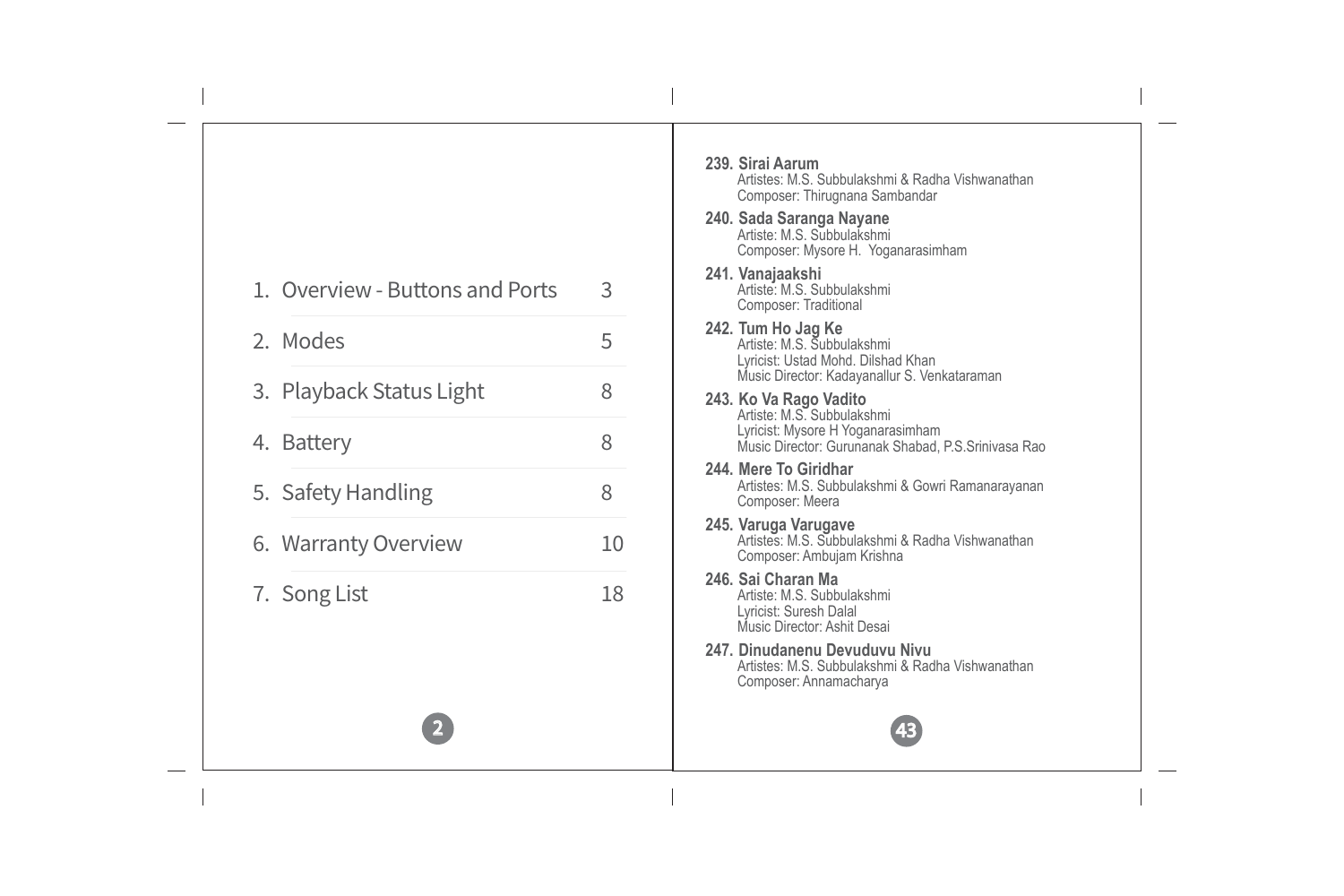#### **231. Oru Thram Saravana Bhava** Artiste: M.S. Subbulakshmi Lyricist: Traditional Music Director: Kadayanallur S. Venkataraman

#### **232. Maanilathai Vaazha Vaika** Artiste: M.S. Subbulakshmi Lyricist: Kalki R.Krishnamurthy Music Director: Kadayanallur S. Venkataraman

#### **233. Nee Saati Daivamu** Artistes: M.S. Subbulakshmi & Radha Vishwanathan Composer: Muthuswami Dikshitar

#### **234. Thavamum Palithathamma** Artiste: M.S. Subbulakshmi

Lyricist: Kalki R.Krishnamurthy Music Director: S.V. Venkatraman

### **235. Nijada Nija**

Artiste: M.S. Subbulakshmi Lyricist: Mysore H. Yoganarasimham Music Directors: Gurunanak Shabad & P.S.Srinivasa Rao

**236. Rajabhoga** Artiste: M.S. Subbulakshmi Lyricist: Mysore H . Yoganarasimham Music Directors: Gurunanak Shabad & P.S.Srinivasa Rao

# **237. Vandadum Cholai**

Artistes: M.S. Subbulakshmi & Radha Vishwanathan Composer: Kalki R.Krishnamurthy

# **238. Maracitivo Ma Ramana**

Artiste: M.S. Subbulakshmi Lyricist: Mysore H. Yoganarasimham Music Directors: Gurunanak Shabad & P.S.Srinivasa Rao

42

# **Overview - Buttons and Ports**

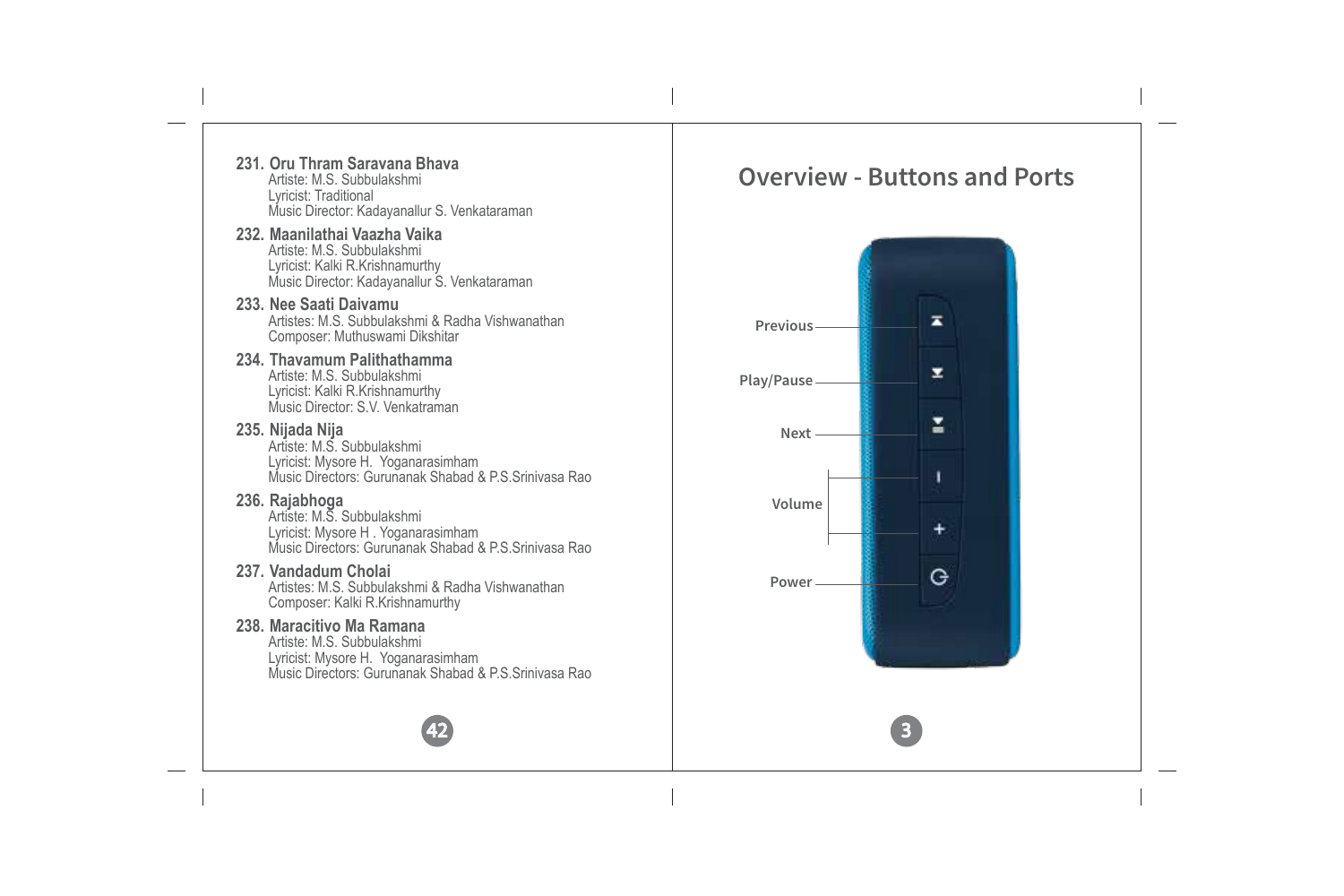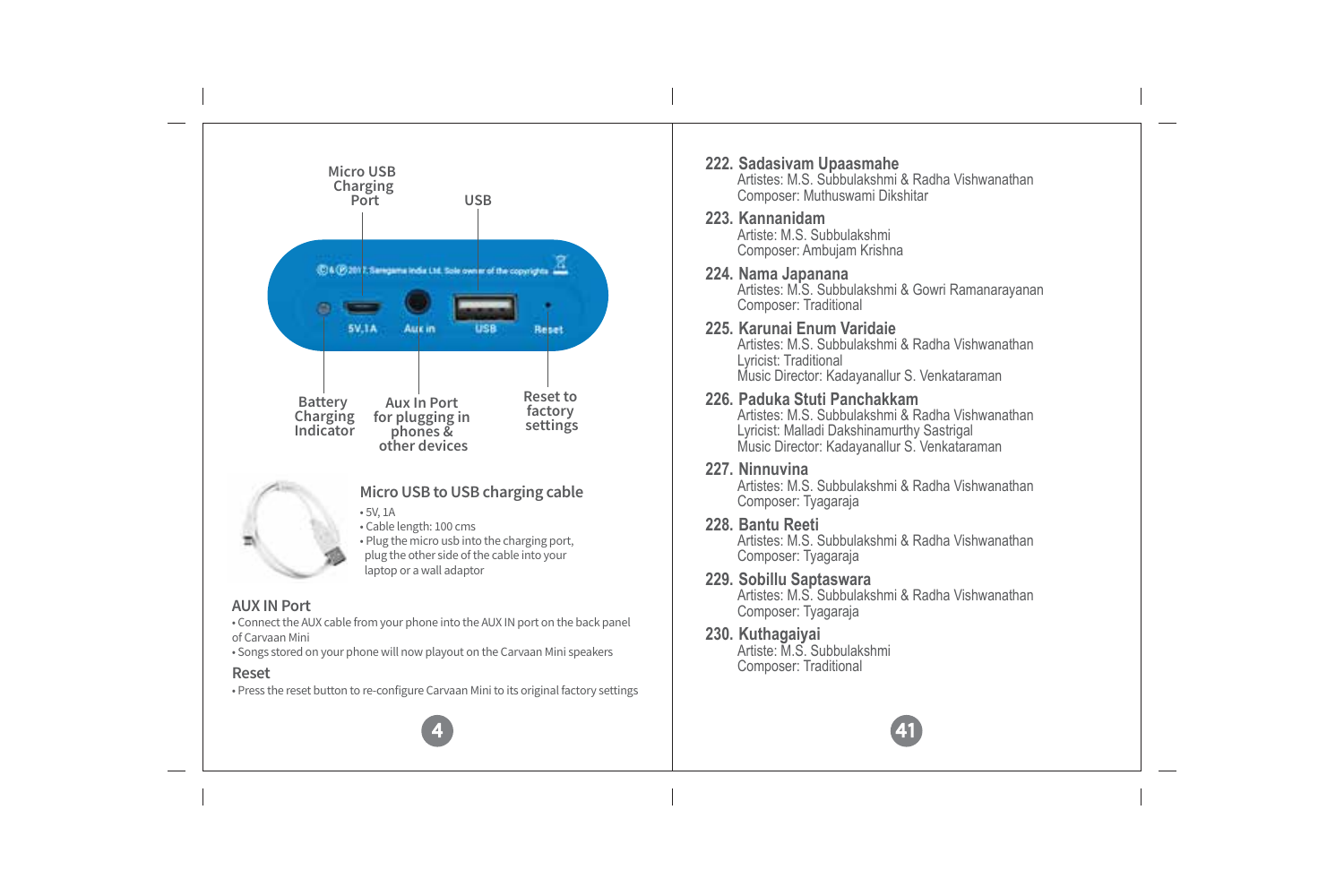- **213. Mamava Meenakshi** Artiste: M.S. Subbulakshmi Lyricist: Muthuswami Dikshitar Music Director: Kadayanallur S. Venkataraman
- **214. Maa Dayai** Artiste: M.S. Subbulakshmi Composer: Papanasam Sivan
- **215. Challare Ramachandrune** Artistes: M.S. Subbulakshmi & Radha Vishwanathan Composer: Tyagaraja
- **216. Ulagam Yaavaiyum** Artiste: M.S. Subbulakshmi Composer: Kambar
- **217. Sri Moolaadhara** Artistes: M.S. Subbulakshmi & Radha Vishwanathan Composer: Muthuswami Dikshitar
- **218. Aliveni- Padam** Artiste: M.S. Subbulakshmi Composer: Swathi Thirunal
- **219. Oorukku Nalladhu Solven** Artiste: M.S. Subbulakshmi Composer: Subramaniya Bharati
- **220. Sruti Smruthi** Artistes: M.S. Subbulakshmi & Radha Vishwanathan Lyricist: Traditional Music Director: Kadayanallur S. Venkataraman
- **221. Ettanai Koti Inbam 1983** Artistes: M.S. Subbulakshmi & Radha Vishwanathan Lyricist: Subramania Bharati Music Director: Kadayanallur S. Venkataraman



# **Modes**

How to use the different modes in Carvaan Mini

To choose a mode, press the corresponding mode button. The button will light up to indicate that the mode has been activated.

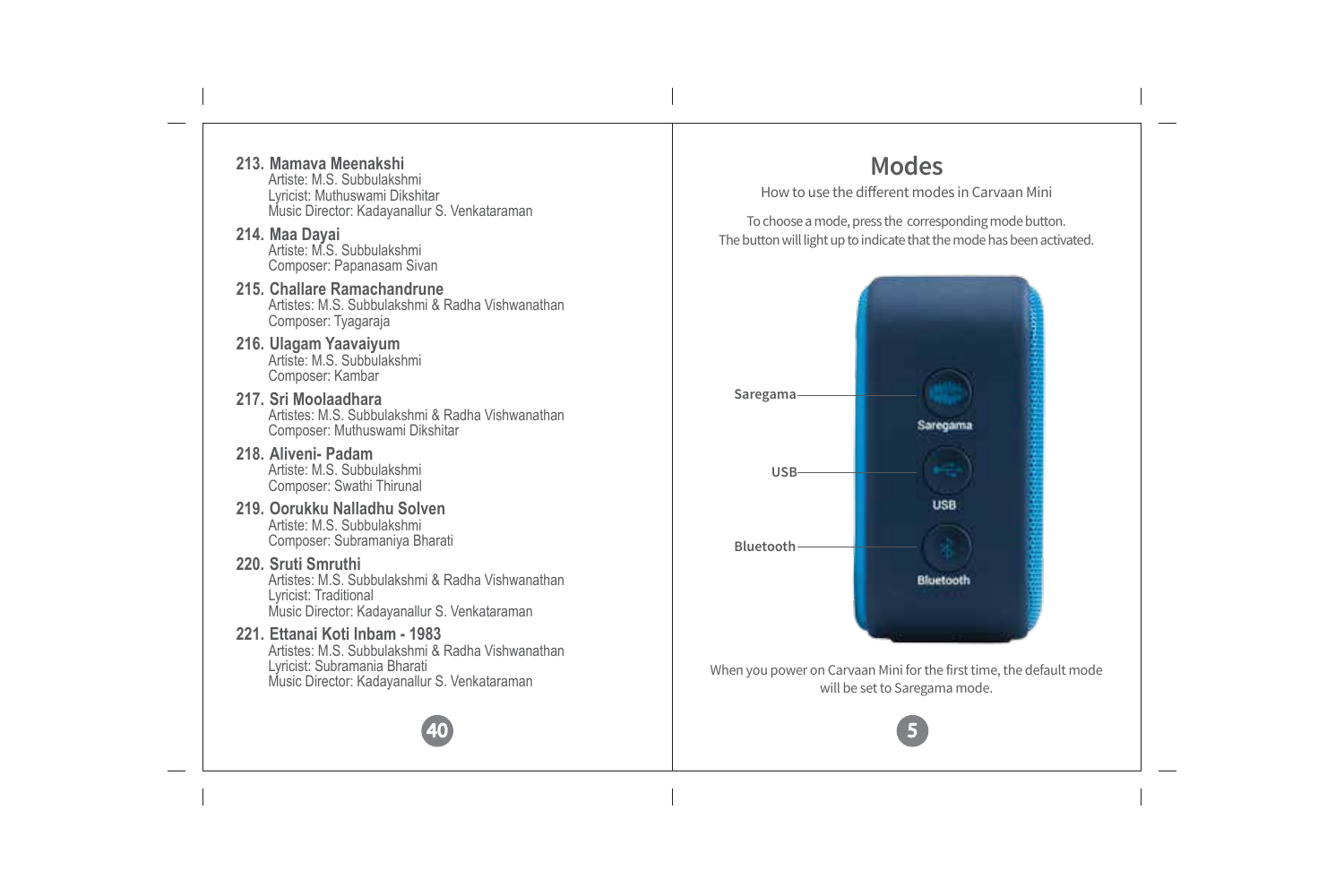# Saregama Mode

**INTERNATIONAL** 

 $\frac{1}{2}$  $110D$ 

In this mode, you can enjoy 251 Carnatic classical and devotional Saregama songs by M.S. Subbulakshmi. • Press the Saregama mode button

• Press I < >I buttons to go to the previous/next song

• Press & hold the  $1 <$  or  $>1$  button for 3-4 seconds to jump 10 songs backwards or forwards

• Press the >II button to pause and then re-start play from where you left off

### USB Mode

In this mode, you can enjoy songs stored on your USB drives on Carvaan Mini

• Plug your USB drive into the USB port on Carvaan Mini

• Press the USB mode button

• Songs will play out in the sequence they are stored on your USB drive

• Press  $\le$  > buttons to move to the next or previous song

• Press & hold the I < or >I button for 3-4 seconds to jump 10 songs backwards or forwards

• Press the >II button to pause and then re-start play from where you left off

Remember

• Support for USB 2.0

• You cannot play songs from your phone/laptop or other devices using a USB connector

• Support for MP3 song format only

• Support for USB drives with storage space <=32 GB



#### **204. Rama Ninne Nammithini** Artiste: M.S. Subbulakshmi Composer: Ramanathapuram Srinivasa Iyengar

#### **205. Vinayakar Kavacham** Artiste: M.S. Subbulakshmi

Lyricist: Sivagnana Desigar Tiruveragam Navaratnamala Music Director: Kadayanallur S. Venkataraman

#### **206. O Ranga Sayee** Artistes: M.S. Subbulakshmi & Radha Vishwanathan

Composer: Tyagaraja

**207. Ennalloroge** Artiste: M.S. Subbulakshmi Composer: Tyagaraja

### **208. Sri Kaantimathim**

Artistes: M.S. Subbulakshmi & Radha Vishwanathan Composer: Muthuswami Dikshitar

#### **209. Idiye Sadhana**

Artistes: M.S. Subbulakshmi & Radha Vishwanathan Lyricist: Annamacharya Music Director: Kadayanallur S. Venkataraman

#### **210. Bharata Desamenru**

Artistes: M.S. Subbulakshmi & Radha Vishwanathan Lyricist: Subramania Bharati Music Director: Kadayanallur S. Venkataraman

- **211. Vazhiya Senthamizh** Artistes: M.S. Subbulakshmi & Radha Vishwanathan Composer: Subramaniya Bharati
- **212. Bhajare Yadunatham** Artistes: M.S. Subbulakshmi & Radha Vishwanathan Composer: Sadasiva Brahmendra

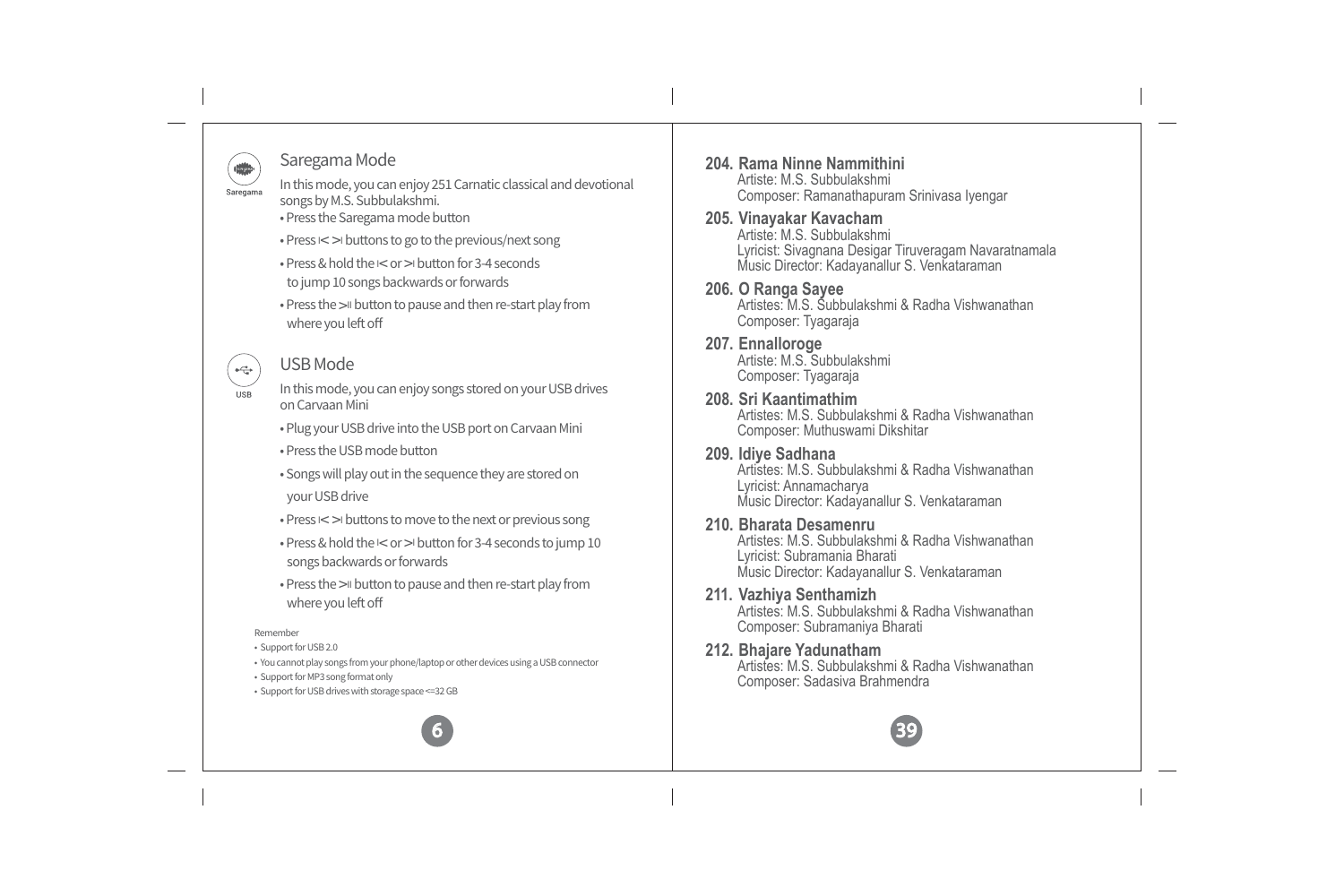- **194. Kannadithaaginum** Artiste: M.S. Subbulakshmi Composer: Subramaniya Bharati
- **195. Saraguna Paalimpa** Artistes: M.S. Subbulakshmi & Radha Vishwanathan Composer: Ramanathapuram Srinivasa Iyengar
- **196. Ennaganu Rama Bhajana** Artiste: M.S. Subbulakshmi Composer: Bhadrachalam Ramadas
- **197. Ninna Hirimeyanu** Artiste: M.S. Subbulakshmi Lyricist: Traditional Music Director: Kadayanallur S. Venkataraman
- **198. Saroja Dhala Netri** Artistes: M.S. Subbulakshmi & Radha Vishwanathan Composer: Syama Sastri
- **199. Jagadisa** Artistes: M.S. Subbulakshmi & Radha Vishwanathan Composer: Swathi Thirunal
- **200. Kalamam Vanattil** Artiste: M.S. Subbulakshmi Composer: Subramaniya Bharati
- **201. Dhano Dhaya** Artistes: M.S. Subbulakshmi & Gowri Ramanarayanan Composer: Dwijendralal Roy
- **202. Veena Pusthaka Dhaarini** Artistes: M.S. Subbulakshmi & Radha Vishwanathan Composer: Traditional
- **203. Broohi Mukundeti** Artistes: M.S. Subbulakshmi & Radha Vishwanathan Lyricist: Sadasiva Brahmendra Music Director: Semmangudi Srinivasa Iyer



# **Bluetooth Mode**

 $\ast$ 

- In this mode, you can play songs stored on your personal devices Bluetooth (laptop, mobile phone, tablet etc.) through Carvaan Mini speakers.
	- Press the Bluetooth mode button
	- On your personal device (mobile phone, tablet etc.):
		- ◊ Turn on Bluetooth mode
		- ◊ Choose 'Carvaan Mini' from the list of available Bluetooth devices
		- ◊ If you are asked for a password, please type "1234"
		- ◊ You will hear an audio confirmation once the devices have been paired
	- Press I < >I buttons to go to the previous/next song
	- Press the >II button to pause and then re-start play from
	- where you left off

#### Remember

- Support for Bluetooth version 4.1
- You can only stream music from your phone, laptop or any other supported device to Carvaan Mini. Streaming music from Carvaan Mini to your personal devices like Bluetooth headsets etc. is disabled
- You can also use your personal device to pause/play or move to the previous/next song

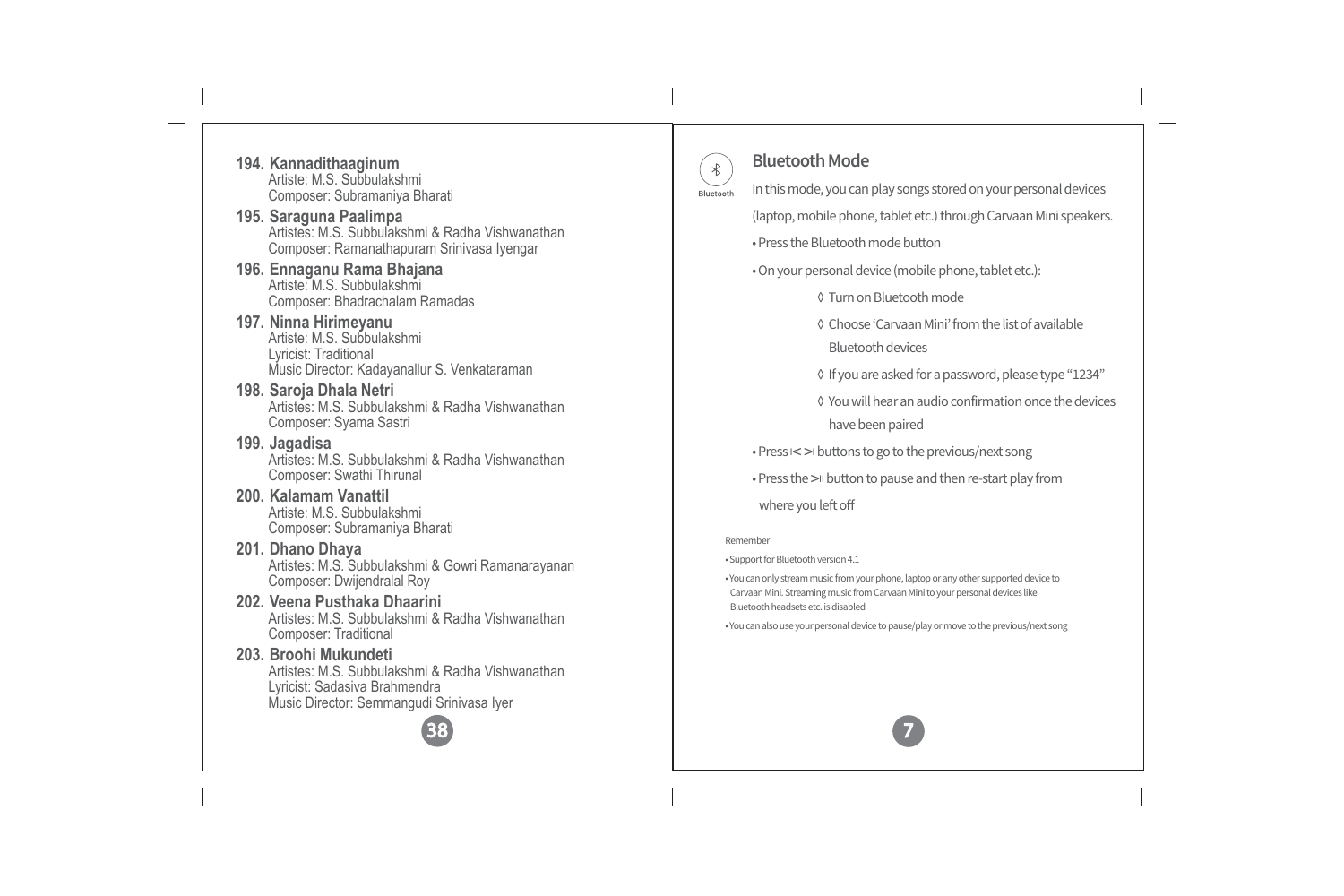# **Playback Status Light**

When you turn on the Carvaan Mini you will be able to see a blue light on the top of the unit. This light indicates the playback status as follows:

• When the blue light blinks, it indicates a song is currently playing • When the blue light is steady, it indicates that a song has been paused

#### **Battery**

- Battery Charging Indicator



Battery charge time: 1-2 hours to charge battery fully

When you put Carvaan Mini to charge, the battery charging light will be turned on. The light automatically switches off when the battery is fully charged. Battery usage: Approximately 4-5 hours once the battery is fully charged

If the Carvaan Mini is in use and you see an orange light on top of the unit, it means that the battery is very low. Please connect the unit to a power source to charge it.

### **Safety Handling**

- 1. Care for the product
	- a. Keep Carvaan Mini away from heat sources such as heat registers, stoves etc. Excessive heat may damage Carvaan Mini
	- b. Prevent spillage of water or any other liquid as this can cause failure of Carvaan Mini or could prove to be a potential fire hazard



- **184. Thunga Theera Virajam** Artistes: M.S. Subbulakshmi & Radha Vishwanathan Composer: Traditional
- **185. May The Lord Forgive (Hymn)** Artistes: M.S. Subbulakshmi & Radha Vishwanathan Composer: C. Rajagopalachari
- **186. Pakkala Nilabadi** Artiste: M.S. Subbulakshmi Composer: Tyagaraja
- **187. Janani Ninnuvina** Artistes: M.S. Subbulakshmi & Radha Vishwanathan Composer: Subbaraya Sastri
- **188. Hecharika** Artistes: M.S. Subbulakshmi & Radha Vishwanathan Composer: Tyagaraja
- **189. Saravana Bhava Guhaney** Artiste: M.S. Subbulakshmi Lyricist: Papanasam Sivan Music Director: Kadayanallur S. Venkataraman
- **190. Vittuvidada**

Artiste: M.S. Subbulakshmi Composer: Arunachala Kavi

**191. Maalai Pozhuthinile**

Artiste: M.S. Subbulakshmi Lyricist: Kalki R.Krishnamurthy Music Director: Kadayanallur S. Venkataraman

#### **192. Vandeham**

Artistes: M.S. Subbulakshmi & Radha Vishwanathan Composer: Annamacharya

**193. Saarashaksha** Artiste: M.S. Subbulakshmi Composer: Swathi thirunal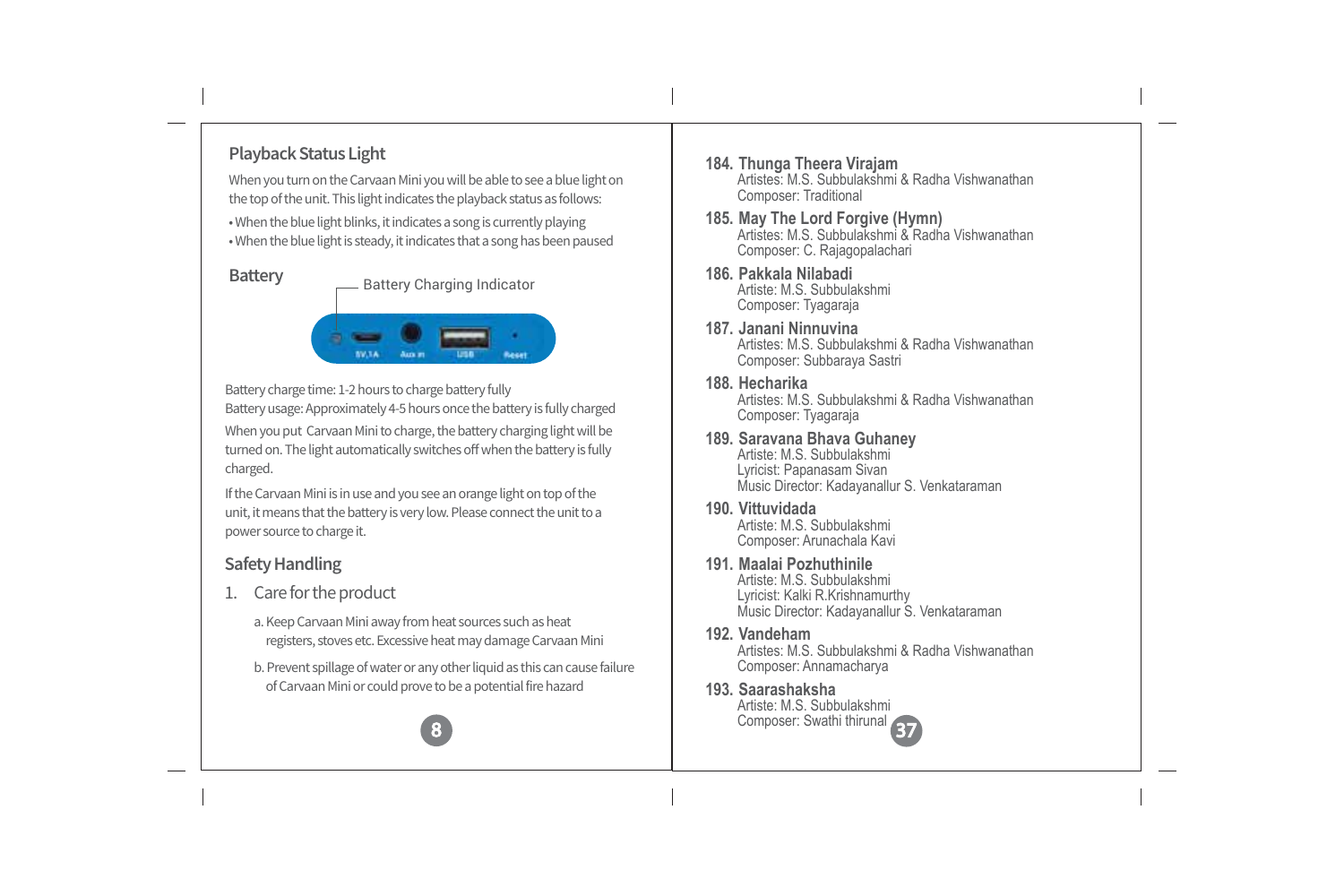**174. Ikanaina** Artistes: M.S. Subbulakshmi & Radha Vishwanathan Composer: Thirupathi Narayanaswami

- **175. Pyare Darshan** Artiste: M.S. Subbulakshmi Composer: Traditional
- **176. Vara Narada** Artistes: M.S. Subbulakshmi & Radha Vishwanathan Composer: Tyagaraja

#### **177. Kahaanke** Artiste: M.S. Subbulakshmi Composer: Tulsidas

- **178. Venugana** Artistes: M.S. Subbulakshmi & Radha Vishwanathan Composer: Tyagaraja
- **179. Kamalaambike** Artistes: M.S. Subbulakshmi & Radha Vishwanathan Composer: Muthuswami Dikshitar
- **180. Thanjam Unai** Artiste: M.S. Subbulakshmi Composer: Athma
- **181. Ramachandrena** Artistes: M.S. Subbulakshmi & Radha Vishwanathan Composer: Muthuswami Dikshitar
- **182. Manasuloni** Artistes: M.S. Subbulakshmi & Gowri Ramanarayanan Composer: Tyagaraja
- **183. Thyagaraja Yoga Vaibhavam** Artistes: M.S. Subbulakshmi & Radha Vishwanathan Composer: Muthuswami Dikshitar



- c. As a safety precaution, unplug the unit during lightning, storms or when you expect Carvaan Mini will not be used for long durations
- d. Clean the unit with a dry cloth only
- e. Please ensure safe handling of Carvaan Mini during transportation
- 2. Care for battery
	- a. Do not expose the battery to heat sources greater than 45°C
	- b. Recycle or dispose the battery when essential. Please ensure proper battery handling and disposal methods
	- c. Do not subject the battery pack to a mechanical shock
	- d. In the event of a battery leak, do not allow the liquid to come in contact with the skin or eyes. If contact has been made, wash the affected area with water and seek medical advice
	- e. For prolonging battery life, avoid discharging the battery completely f. Switch off the power button if the battery is completely discharged
- 3. Care for charger
	- a. Do not use any cable/cord other than that specifically provided along with Carvaan Mini
	- b. Do not walk on or pinch the power cord
	- Waste electrical products should not be disposed of with household waste. Please follow disposal and recycling instructions issued by the concerned local authority.

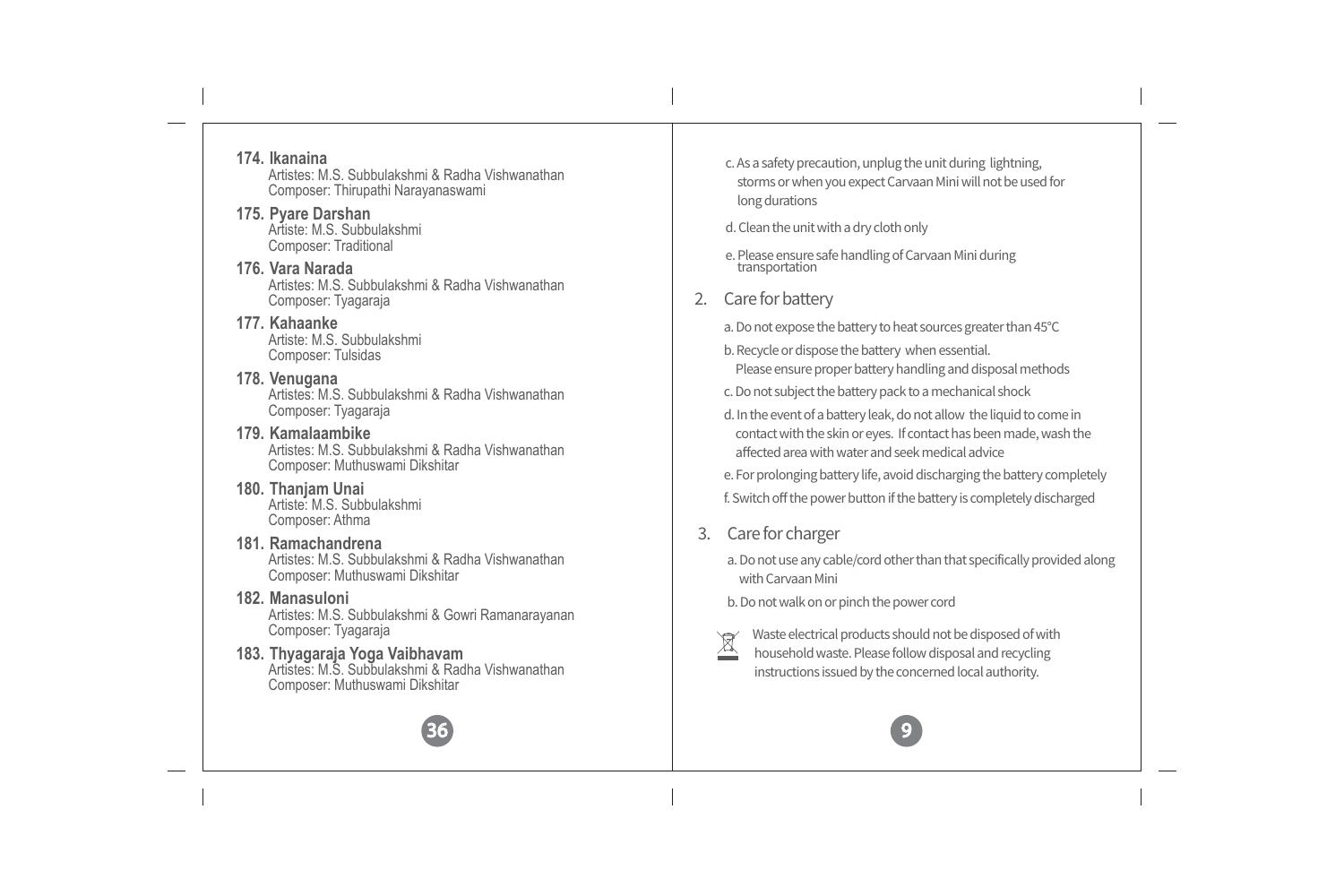# **Warranty Overview**

Carvaan Mini comes with 6 months carry-in warranty on all parts (excluding accessories). This includes repair, replacement of damaged parts and servicing.

The warranty does not cover the following:

• Liability for loss of data/content loaded in the product due to

misuse or tampering by the customer

• Functionality of the Product(s) and/or Accessories

• Wear and tear of the memory card, speaker and battery if the

product is used in commercial, business, industrial, educational or rental applications

• Damage caused due to Act of God & force majeure events including but not limited to fire or water damage, electrical disturbances etc.

10

#### **164. Ramasimara** Artiste: M.S. Subbulakshmi Lyricist: Traditional Music Directors: Gurunanak Shabad & P.S.Srinivasa Rao **165. Angaarakam**  Artistes: M.S. Subbulakshmi & Radha Vishwanathan Composer: Muthuswami Dikshitar **166. Daasarathe** Artiste: M.S. Subbulakshmi Composer: Tyagaraja **167. Meenakshi Memudam** Artistes: M.S. Subbulakshmi & Radha Vishwanathan Composer: Muthuswami Dikshitar **168. Vadavarayai** Artistes: M.S. Subbulakshmi & Radha Vishwanathan Composer: Ilango Adigal **169. Mangalam (Pavamana)** Artistes: M.S. Subbulakshmi & Gowri Ramanarayanan Composer: Tyagaraja **170. Saranam Ayyappa** Artiste: M.S. Subbulakshmi

- Composer: Athma **171. Rama Bhaja** Artiste: M.S. Subbulakshmi Composer: Syama Sastri
- **172. Kunjan Bana Chhadi** Artiste: M.S. Subbulakshmi Composer: Traditional
- **173. Vinayaka Vigna Vinasaka** Artiste: M.S. Subbulakshmi Composer: Ra. Ganapathi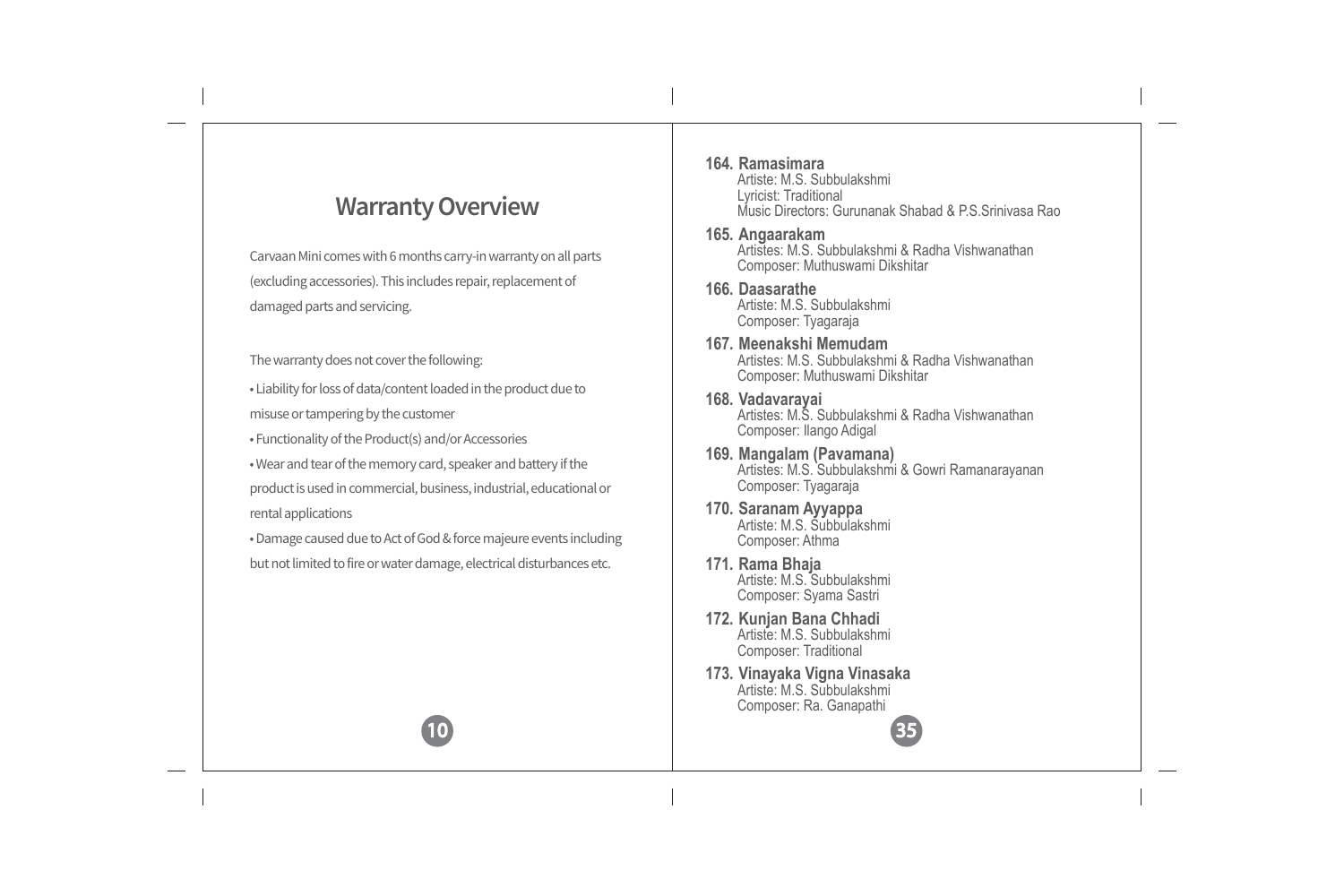**154. Thera Tiyaga Rada** Artiste: M.S. Subbulakshmi Composer: Tyagaraja

**155. Vandinamuralum** Artiste: M.S. Subbulakshmi Composer: Thondaradipodi Alwar

**156. Kaligiyunte** Artistes: M.S. Subbulakshmi & Radha Vishwanathan Composer: Tyagaraja

**157. Meru Samana** Artiste: M.S. Subbulakshmi Composer: Tyagaraja

**158. Mai Haricharan Ki** Artiste: M.S. Subbulakshmi Composer: Traditional

**159. Rama Nannu Brovara** Artiste: M.S. Subbulakshmi Composer: Tyagaraja

**160. Sentamizh Nadenum Podinile** Artistes: M.S. Subbulakshmi & Radha Vishwanathan Lyricist: Subramania Bharati Music Director: Kadayanallur S. Venkataraman

- **161. Virutham Thato Yagne** Artiste: M.S. Subbulakshmi Composer: Traditional
- **162. Sabhapathikku** Artiste: M.S. Subbulakshmi Composer: Gopalakrishna Bharati
- **163. Slokam Pibhare Ramarasam** Artiste: M.S. Subbulakshmi Composer: Sadasiva Brahmendra



India Domestic Service Warranty

#### **1. Definitions**

Unless the context otherwise requires, the following terms would have the prescribed meanings:

Accessories: The Micro USB to USB cable provided by Saregama to the Customer along with the Product

Saregama: Saregama India Limited, a company having its Office at No.2 Chowringhee Approach, Kolkata- 700072.

Product(s):Saregama Carvaan Mini imported marketed and sold by Saregama, either directly or through its Authorized Dealers / Authorized Resellers including Authorised Online Resellers. Refer the Authorized Dealers / Authorized Resellers / Authorized Online Resellers list at Saregama Website i.e. www.saregama.com ("Website") Saregama Carvaan Mini purchased out of India is not covered under Product definition and accordingly not eligible for Saregama Warranty .

Customer: An end-user (a person, firm, company or the legal entity) who purchases the Product from Saregama or its Authorized Dealers / Authorized Resellers / Authorized Online Resellers.

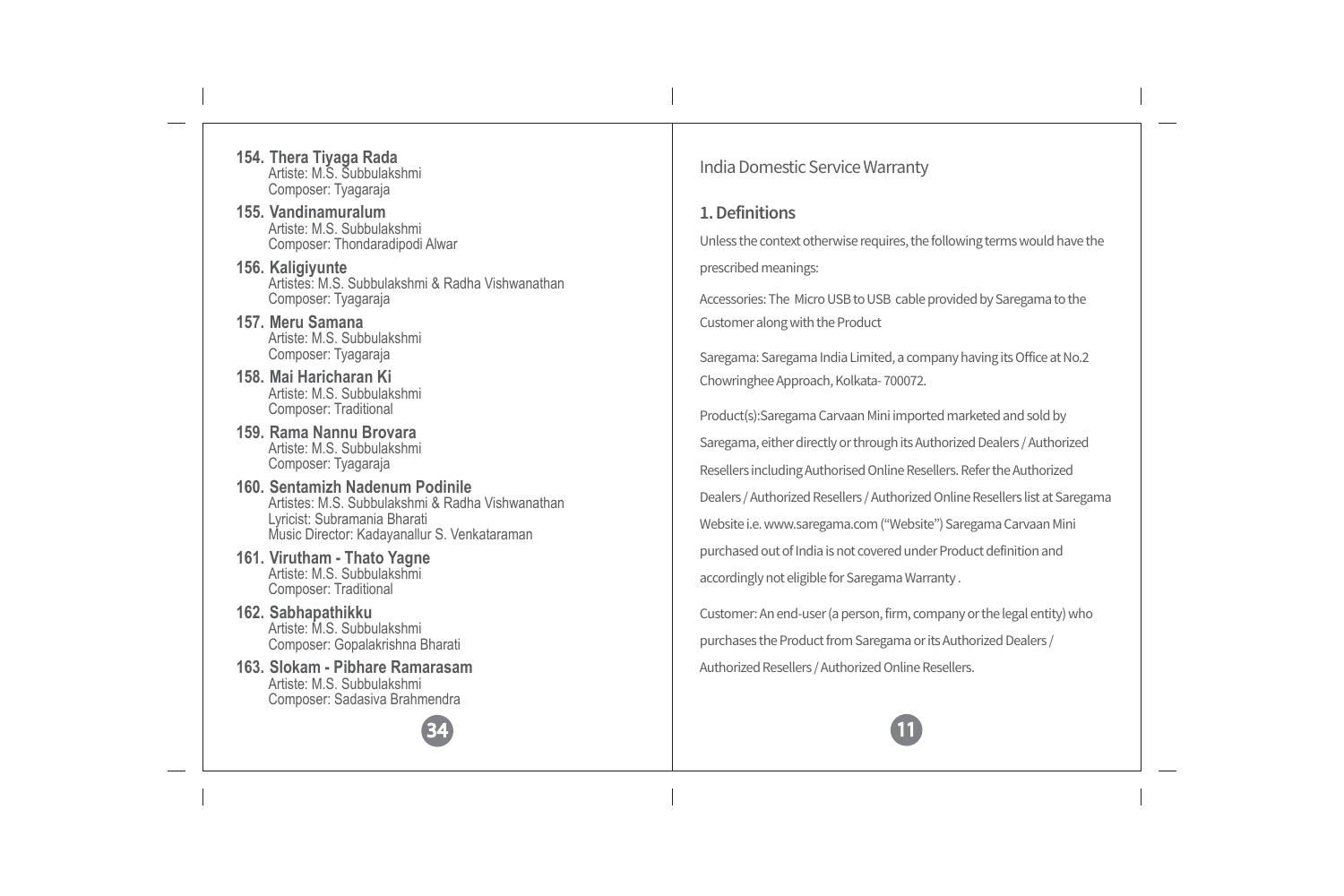# **2. Scope of Warranty**

This Warranty is available only for the Product and not for the Accessories that come along with the Product.

Saregama's Warranty for the Product is only against any manufacturing defects in the material or workmanship, which provide for the repair of the defective Products(s).

Saregama's warranty does not cover any accidental damage, loss, Acts of God, or misuse /abuse of the Product or any other event not attributable to the manufacturer's material or workmanship or manufacture of the Product.

### **3. Warranty Period**

Product is covered under 6 months standard warranty from the date of Product purchase by the Customer.

Warranty validation / Warranty period confirmation would be done through Warranty Card or Customer Invoice.

If a Customer transfers the ownership of Product to another person, the remainder of the warranty period may also transfer to the new owner. Customer shall be required to provide proof of purchase or Warranty Card of the Product, as a pre-condition for availing the warranty of the Product. No claim made by a third party or made by Customer on behalf of a third party shall be entertained by Saregama.



- **145. Adi Mudanalil** Artiste: M.S. Subbulakshmi Lyricist: Arunagirinathar Music Director: Kadayanallur S. Venkataraman
- **146. Bhare Panduranga** Artistes: M.S. Subbulakshmi & Radha Vishwanathan Composer: Saint Tukaram
- **147. Moyyar Tadam** Artiste: M.S. Subbulakshmi Composer Manikkavacakar
- **148. Kandathundo Kannan Pol** Artiste: M.S. Subbulakshmi Composer: Kalki R.Krishnamurthy
- **149. Devi Brova** Artistes: M.S. Subbulakshmi & Radha Vishwanathan Composer: Syama Sastri
- **150. Jankarasruthi** Artiste: M.S. Subbulakshmi Composer: Subramaniya Bharati
- **151. Jo Achyuthananda** Artistes: M.S. Subbulakshmi & Radha Vishwanathan Composer: Annamacharya
- **152. Ksheera Sagara Sayana Vash** Artistes: M.S. Subbulakshmi & Gowri Ramanarayanan Composer: Jayachamaraja Wodeyar
- **153. Kanakashailaviharini** Artistes: M.S. Subbulakshmi & Radha Vishwanathan Composer: Syama Sastri

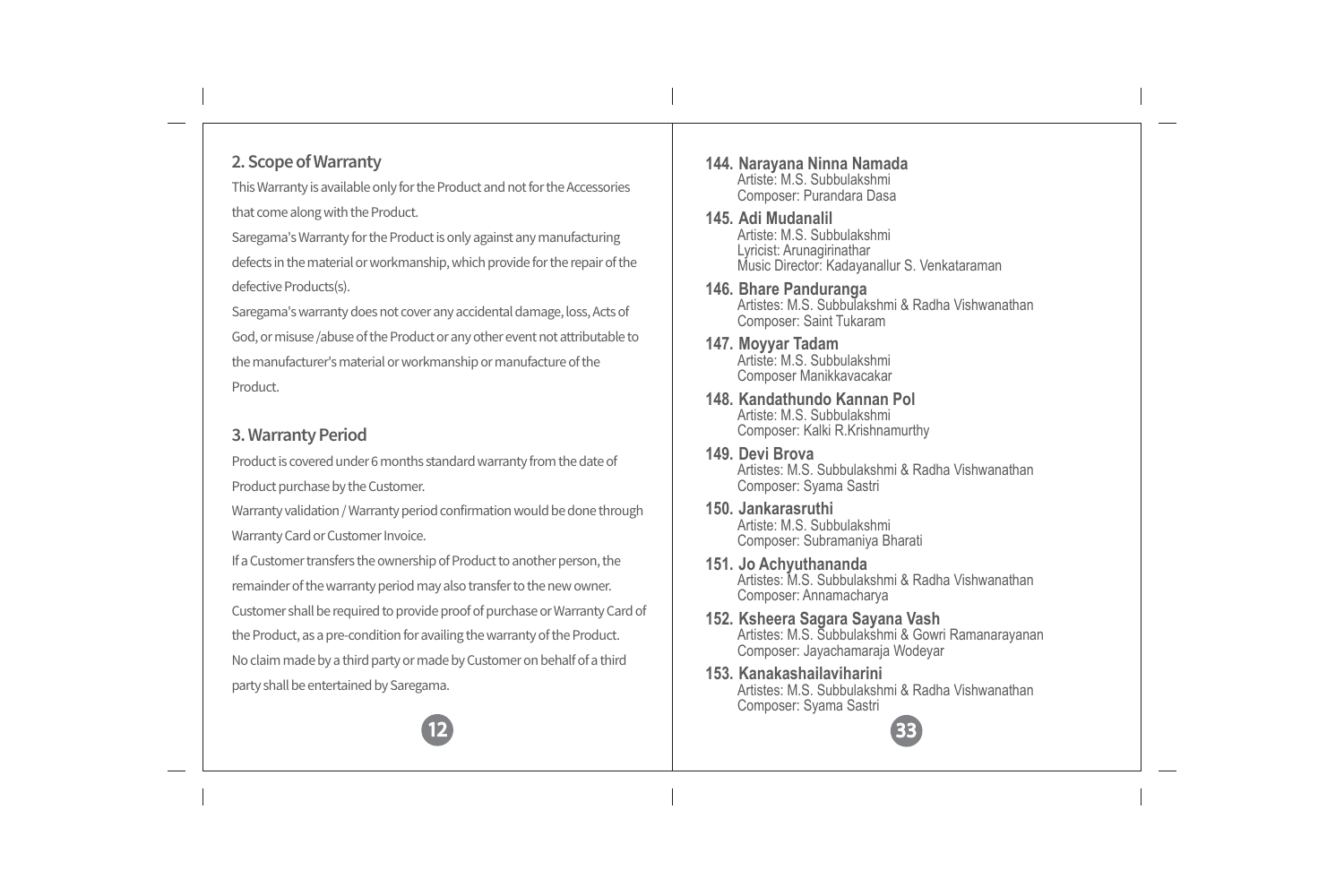**134. Vaanattin Meedu** Artistes: M.S. Subbulakshmi & Radha Vishwanathan Composer: Ramalinga Swamigal

- **135. Hey Govinda** Artistes: M.S. Subbulakshmi & Radha Vishwanathan Composer: Indira Devi
- **136. Nenjukku Neethi** Artistes: M.S. Subbulakshmi & Radha Vishwanathan Composer: Subramaniya Bharati
- **137. Kallaarkum Katravarkkum** Artistes: M.S. Subbulakshmi & Radha Vishwanathan Composer: Ramalinga Swamigal
- **138. Siva Siva Siva Bho** Artistes: M.S. Subbulakshmi & Radha Vishwanathan Composer: Jayachamaraja Wodeyar
- **139. Swara Raga Sudha** Artiste: M.S. Subbulakshmi Composer: Tyagaraja
- **140. Vaishnava Janato** Artiste: M.S. Subbulakshmi Composer: Narsi Bhagat
- **141. Amba Madura Meenakshi (Ragam Tanam Pallavi)** Artistes: M.S. Subbulakshmi & Radha Vishwanathan Composer: Traditional

#### **142. Jaya Jaya Sankara** Artistes: M.S. Subbulakshmi & Radha Vishwanathan Lyricist: Traditional Music Director: Kadayanallur S. Venkataraman

**143. Kuvalayakshiro** Artiste: M.S. Subbulakshmi Composer: Kshetrajna 32

# **4. Warranty Type**

Only Carry-in Warranty shall be provided. Such Carry-in Warranty service requires that the Product be brought by the Customer, at his/her sole cost and responsibility, to the Authorized Dealers / Authorized Resellers / Authorized Online Resellers from where the Customer would have purchased such Product. Once the Product is repaired, Customer shall be responsible to pick-up the repaired Product from the concerned Authorized Dealers / Authorized Resellers / Authorized Online Resellers with whom the Product was placed for repair.

# **5. Warranty Terms**

Warranty is provided only on the Product that is purchased from Saregama or Saregama Authorized Dealer / Reseller / Authorized Online Resellers.

6 months warranty will be provided on the Product. This includes repair, replacement of damaged parts and servicing

The warranty on the Product will be terminated automatically 6 months from the date of purchase of the Product even if the Product was not in use during the warranty period.

The warranty is limited only to the manufacturing defects in material or workmanship of the Product.

There is no warranty on the plastic parts of the Product.

This Warranty does not cover liability for loss of data/content loaded in the Product due to misuse or tampering by the Customer or any third party. If the content is altered, deleted, or in any way modified, Saregama shall not be responsible.

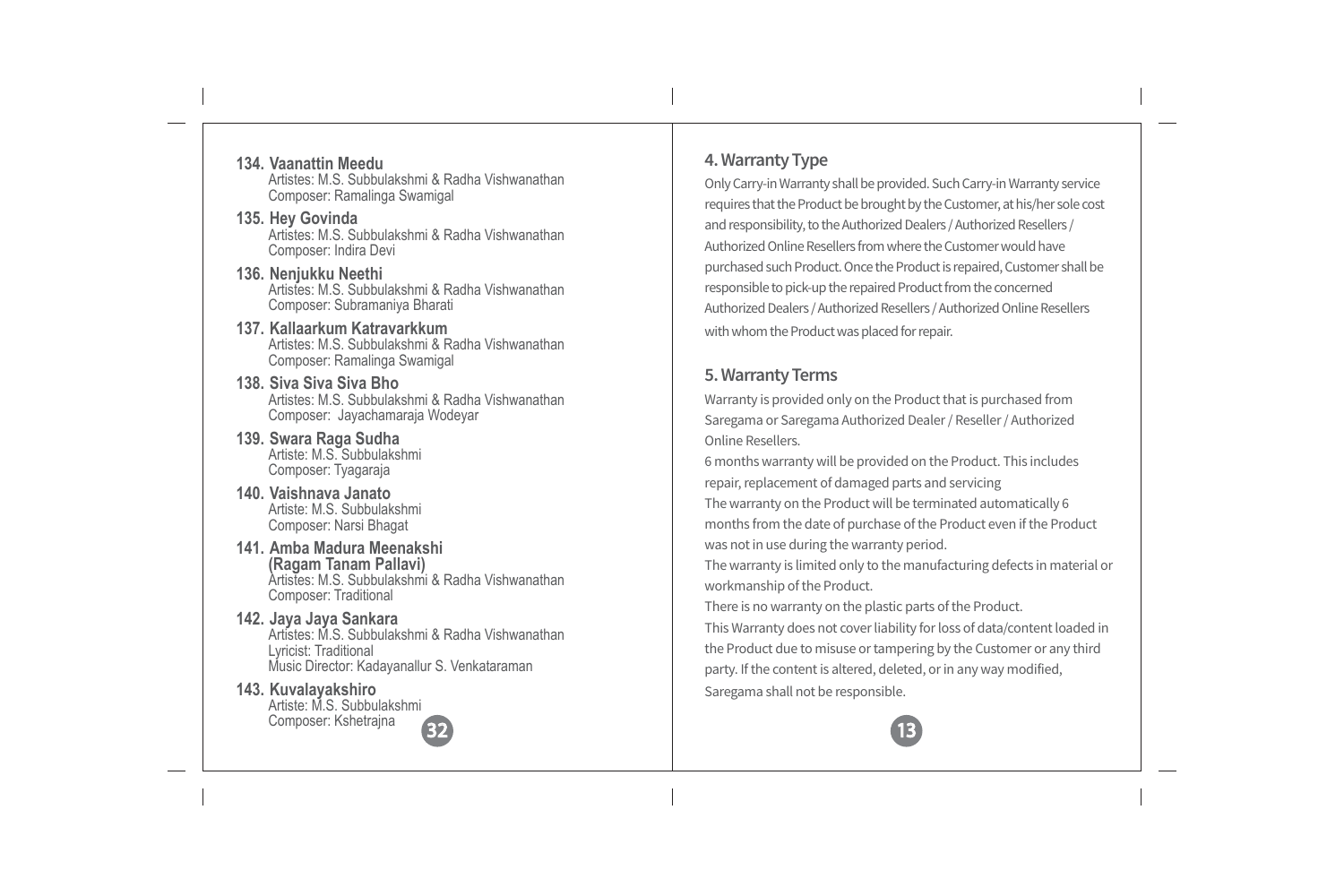Only in case where there is no misuse of the Product or tampering with the data/content and if serviced under warranty, the Product will be returned configured as originally purchased. The warranty does not cover the replacement of the Product. Warranty does not cover warranty of functionality of the Product.

This Warranty does not apply to normal wear and tear to the memory card, speaker, battery and display panel (if any) if the Product is used in commercial, business, industrial, educational or rental applications. Warranty does not cover damage caused due to Act of God & force majeure events including but not limited to fire or water damage, electrical disturbances etc.

Within warranty period, necessary repairs or replacement of any defective part(s) of the Product will be carried out, if required, to rectify the problem in the Product. Saregama reserves the right to use re-engineered part(s) with performance parameter equivalent to the similar new part(s)/reconditioned unit, for performing the warranty services. The replaced part(s) shall become the property of Saregama.

In the event of repairs or replacement of any part(s), during the warranty period, the warranty of the Product shall thereafter continue only for the unexpired period of original warranty.

14

**125. Kalai Nirai Ganapathi** Artiste: M.S. Subbulakshmi Lyricist: Ramalinga Swamigal Music Director: Kadayanallur S. Venkataraman

# **126. Kaladinte**

Artistes: M.S. Subbulakshmi & Radha Vishwanathan Lyricist: Annamacharya Music Director: Kadayanallur S. Venkataraman

- **127. Hari Tum Haro** Artistes: M.S. Subbulakshmi & Radha Vishwanathan Composer: Meera
- **128. Yaro Ivar Yaro** Artiste: M.S. Subbulakshmi Composer: Arunachala Kavi
- **129. Ikaparam** Artiste: M.S. Subbulakshmi Composer: Traditional
- **130. Athirum Kazhal** Artiste: M.S. Subbulakshmi Lyricist: Arunagirinathar Music Director: Kadayanallur S. Venkataraman
- **131. Ragam -Tanam (Pallavi)** Artiste: M.S. Subbulakshmi Composer: Traditional
- **132. Ksheerabdhi Kanyaka** Artistes: M.S. Subbulakshmi & Radha Vishwanathan Composer: Annamacharya
- **133. Kanti Kanti** Artiste: M.S. Subbulakshmi Lyricist: Annamacharya Music Director: Kadayanallur S. Venkataraman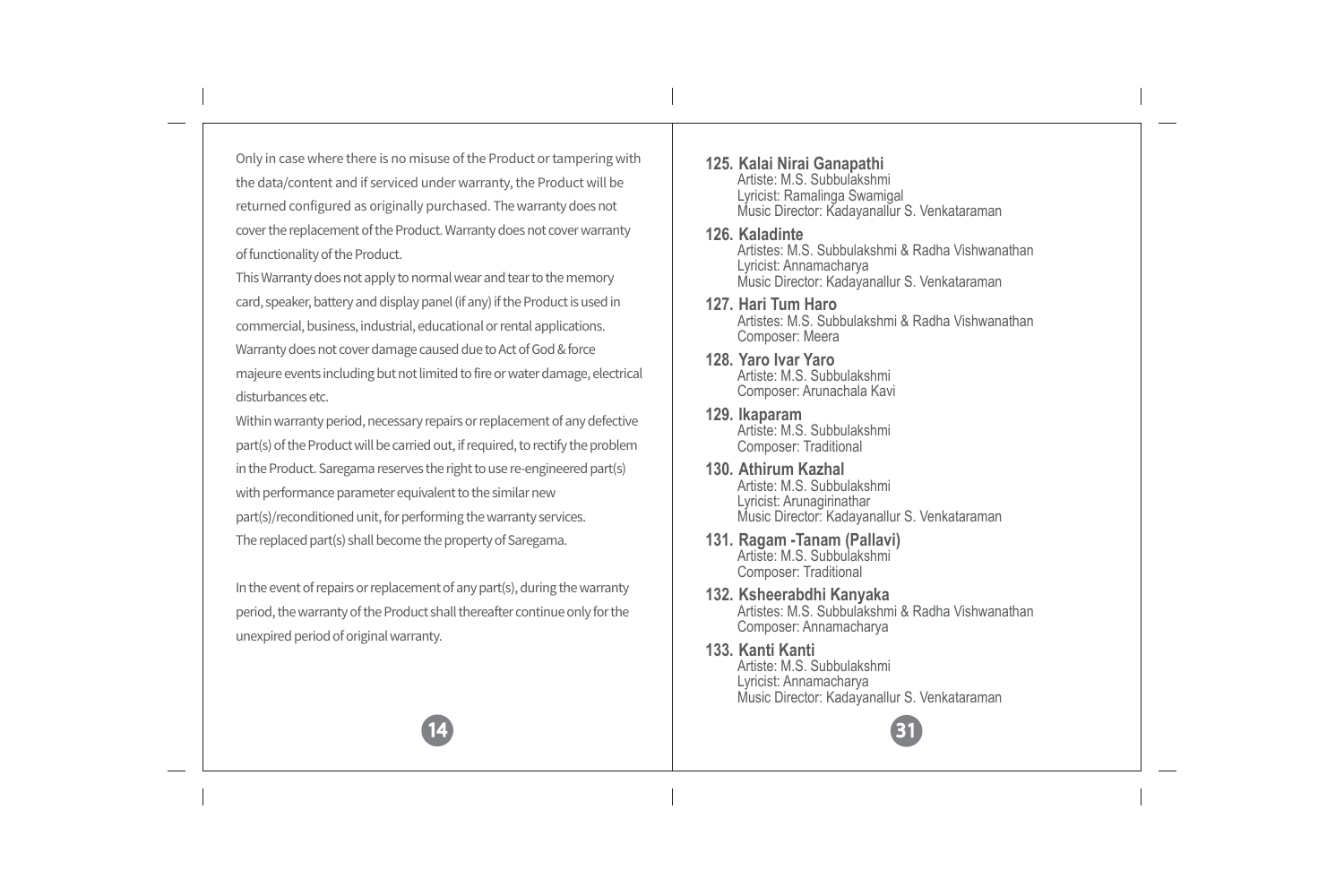- **116. Kaithala Niraikani** Artistes: M.S. Subbulakshmi & Radha Vishwanathan Lyricist: Arunagirinathar Music Director: Kadayanallur S. Venkataraman
- **117. Kadainda Paarkadal** Artiste: M.S. Subbulakshmi Composer: Thirumazhisai Azhvar
- **118. Aara Amuthe** Artiste: M.S. Subbulakshmi Composer: Thayumanavar
- **119. Aadamodi Galade** Artiste: M.S. Subbulakshmi Composer: Tyagaraja
- **120. Sri Maha Ganapati** Artistes: M.S. Subbulakshmi & Radha Vishwanathan Composer: Muthuswami Dikshitar
- **121. Naneke Badavanu** Artistes: M.S. Subbulakshmi & Radha Vishwanathan Composer: Purandara Dasa
- **122. Rama Rama Gunaseema** Artistes: M.S. Subbulakshmi & Radha Vishwanathan Composer: Swathi Thirunal
- **123. Vande Mataram -Nalirmani Neerum** Artistes: M.S. Subbulakshmi & Radha Vishwanathan Lyricist: Subramania Bharati Music Director: Kadayanallur S. Venkataraman

**124. Akhilandeshwari** Artiste: M.S. Subbulakshmi Composer: Muthuswami Dikshitar



• The Product is physically damaged

• The Product is modified, repaired, maintained and /or opened, disassembled by the Customer or any un-authorised person i.e. damage arising out of unauthorized modification, repair and alteration

• The Product is operated and/or maintained in ways other than recommended by Saregama in the user manual. Product operation outside the usage parameters stated in the user manual provided with the Product

• Any malfunction in the Product resulting from inadequate safekeeping, storage at high temperatures or humidity, storage with mothballs or leakage of batteries

• Any malfunction in the Product resulting from exposure of the Product to dirt, sand, water including rust inside the Product, fire and/ or shock

• The model no. or serial no. sticker of Product is removed, mutilated or tampered with

• Any damage to the Product arising out of use of any consumables or accessories other than those supplied by Saregama, Authorized Dealers / Authorized Resellers / Authorized Online Resellers

• Defect is the result of physical breakage, electric connection or electrical faults external to the Product

• Any damage occurs to the Product as a result of Customer's failure to follow the directions in the User Manual

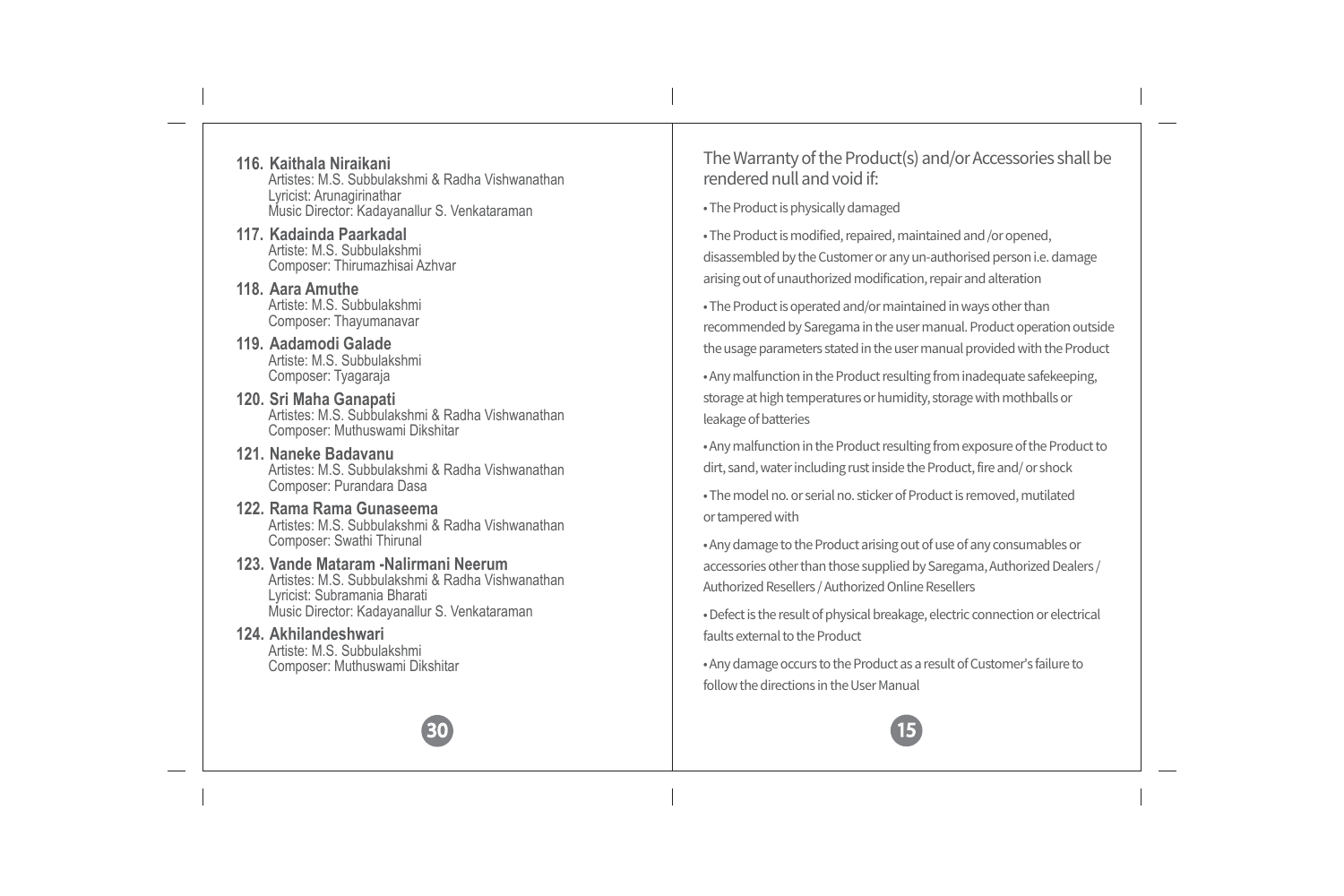# **6. Limitation of Liability**

Saregama makes no other warranty either in writing or otherwise and expressly disclaims all warranties and conditions not stated in this limited warranty. Saregama does not warrant that the operation of the Product will be uninterrupted or error-free. To the extent allowed by the Indian laws, Saregama disclaims all implied warranties or conditions, including any implied warranties or conditions of merchantability, merchantable quality, and fitness for a particular purpose.

Saregama's maximum liability under this limited warranty is limited to the price of the Product or the cost of repair or replacement charges, whichever is lower.

Except as indicated above, in no event will Saregama be liable for Indirect damage caused due to improper functioning of the Product, including but not limited to lost profits or savings, business interruption, loss of data, lost revenue, loss of use, or any other commercial or economic loss of any kind, or special, incidental, or consequential damages .

This limitation of liability applies in all circumstances i.e. when damages are sought, a claim made under this limited warranty or as a tort claim (including negligence and strict product liability), a contract claim, or any other claim. This limitation of liability cannot be waived or modified by any person. This limitation of liability will be effective even if Customer has advised Saregama / its representative of the possibility of any such damages or even if such possibility were reasonably foreseeable.

### **7.Governing Laws**

Any disputes arising in connection with this Limited Warranty shall be governed by the laws of India. The courts of Kolkata shall have the exclusive jurisdiction over disputes arising hereunder.

#### **107. Thillana**

Artistes: M.S. Subbulakshmi & Radha Vishwanathan Composer: Swathi Thirunal

- **108. Nada Vindu Kaladi Namo Namah** Artistes: M.S. Subbulakshmi & Radha Vishwanathan Composer: Arunagirinathar
- **109. Viribhoni** Artiste: M.S. Subbulakshmi Composer: Pachimiriyam Adiyappa
- **110. Kannuledutide** Artistes: M.S. Subbulakshmi & Radha Vishwanathan Lyricist: Annamacharya Music Director: Kadayanallur S. Venkataraman
- **111. Suddha (Madhyama Ragas)** Artiste: M.S. Subbulakshmi Composer: Maha Vaidyanatha Sivan
- **112. Virutham (Meithiruppadam) (Shankara Dayakara)** Artiste: M.S. Subbulakshmi Composer: Papanasam Sivan
- **113. Hariharaputram** Artistes: M.S. Subbulakshmi & Radha Vishwanathan Composer: Muthuswami Dikshitar
- **114. Ramantham Bhajeham** Artistes: M.S. Subbulakshmi & Radha Vishwanathan Composer: Muthuswami Dikshitar
- **115. Thazh Sadaiyum** Artistes: M.S. Subbulakshmi & Radha Vishwanathan Composer: Periyalwar

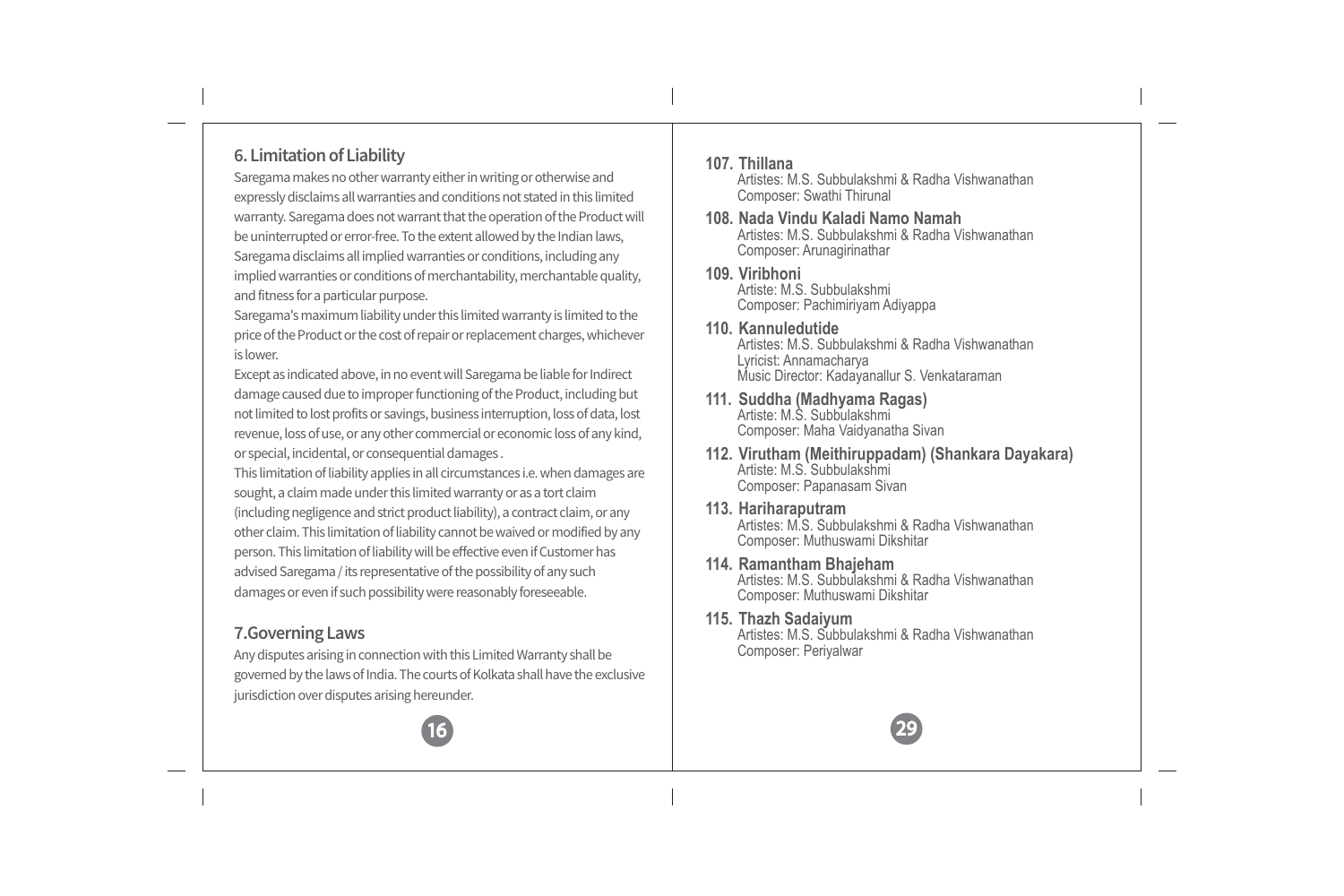- **97. Prati Madhyama Ragas** Artiste: M.S. Subbulakshmi Composer: Maha Vaidyanatha Sivan **98. Ennaga Manasu** Artiste: M.S. Subbulakshmi Composer: Tyagaraja **99. Namo Namo Raghukula Nayaka** Artistes: M.S. Subbulakshmi & Radha Vishwanathan
- Composer: Annamachya **100. Venkata Ramana** Artiste: M.S. Subbulakshmi Composer: Papanasam Sivan
- **101. Srinivasa Thiruvenkata** Artistes: M.S. Subbulakshmi & Radha Vishwanathan Composer: Papanasam Sivan
- **102. Paiyyadha** Artiste: M.S. Subbulakshmi Composer: Kshetrayya
- **103. Sogasuga** Artistes: M.S. Subbulakshmi & Radha Vishwanathan Composer: Tyagaraja
- **104. Virutham (Dheenova Rajya)** Artiste: M.S. Subbulakshmi Composer: Valmiki
- **105. Vaazhga Anthanar** Artiste: M.S. Subbulakshmi Lyricist: Thirugnana Sambandar Music Director: Kadayanallur S. Venkataraman

**106. Saraseeruhasanapriye** Artiste: M.S. Subbulakshmi Composer: Puliyur Doraiswamy Iyer

Warranty is valid only when the Product is purchased from an Authorized Dealer and subject to the production of the original proof of purchase.

For online purchases, the invoice received with the Product will serve as proof of purchase.

| <b>WARRANTY CARD</b>                               |  |
|----------------------------------------------------|--|
|                                                    |  |
|                                                    |  |
|                                                    |  |
|                                                    |  |
|                                                    |  |
|                                                    |  |
|                                                    |  |
|                                                    |  |
| I accept the terms and conditions of the warranty. |  |
|                                                    |  |
|                                                    |  |
|                                                    |  |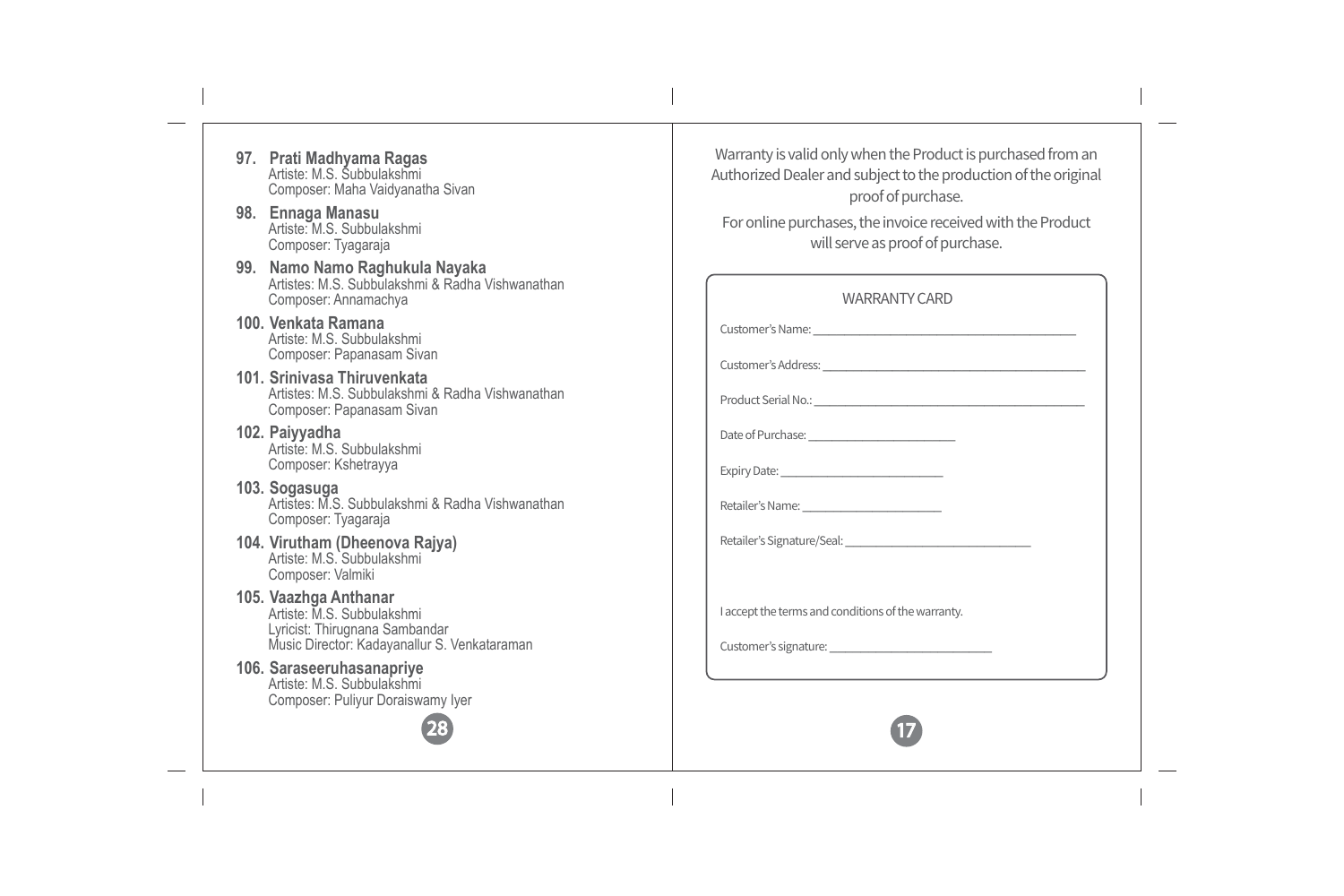# **M.S. SUBBULAKSHMI**

#### SONG LIST

- **01. Vishnu Sahasranamam (Stotram)** Artistes: M.S. Subbulakshmi & Radha Vishwanathan Composer: Traditional
- **02. Vishnu Sahasranamam (Dhyanam)** Artistes: M.S. Subbulakshmi & Radha Vishwanathan Composer: Traditional
- **03. Siva Panchakshara Stotram** Artistes: M.S. Subbulakshmi & Radha Vishwanathan Lyricist: Adi Sankara Music Director: Kadayanallur S. Venkataraman
- **04. Sri Varalakshmi** Artistes: M.S. Subbulakshmi & Radha Vishwanathan Composer: Muthuswami Dikshitar
- **05. Sri Kamakshi Suprabhatham** Artistes: M.S. Subbulakshmi & Radha Vishwanathan Composer: Traditional
- **06. Kanakadharastavam** Artistes: M.S. Subbulakshmi & Radha Vishwanathan Composer: Adi Sankara
- **07. Madhurashtakam** Artistes: M.S. Subbulakshmi & Radha Vishwanathan Composer: Vallabacharya
- **08. Ganesa Pancharatnam** Artistes: M.S. Subbulakshmi & Radha Vishwanathan Composer: Adi Sankara
- **09. Rameswaram Ramanatha Suprabhatam** Artistes: M.S. Subbulakshmi & Radha Vishwanathan Composer: Traditional

18

- **87. Maithreem Bhajatha** Artistes: M.S. Subbulakshmi & Radha Vishwanathan Composer: H.H.Jagadguru Chandrasekharendra Saraswathi
- **88. Koluvudee Bhakthi Kondala** Artistes: M.S. Subbulakshmi & Radha Vishwanathan Composer: Annamacharya
- **89. Vediya Veda Gita** Artiste: M.S. Subbulakshmi Lyricist: Traditional Music Director: Kadayanallur S. Venkataraman
- **90. Tolliyunu** Artistes: M.S. Subbulakshmi & Radha Vishwanathan Composer: Annamacharya
- **91. Natanala Bhramayaku** Artistes: M.S. Subbulakshmi & Radha Vishwanathan Composer: Annamacharya
- **92. Parama Purusha** Artistes: M.S. Subbulakshmi & Radha Vishwanathan Composer: Annamacharya
- **93. Parathpara Parameswara** Artistes: M.S. Subbulakshmi & Radha Vishwanathan Composer: Papanasam Sivan
- **94. Vasudeva** Artistes: M.S. Subbulakshmi & Radha Vishwanathan Composer: Bhadrachalam Ramadas

- **95. Sambho Mahadeva** Artiste: M.S. Subbulakshmi Composer: Neelakanta Sivan
- **96. Kaaubaaru** Artiste: M.S. Subbulakshmi Composer: Traditional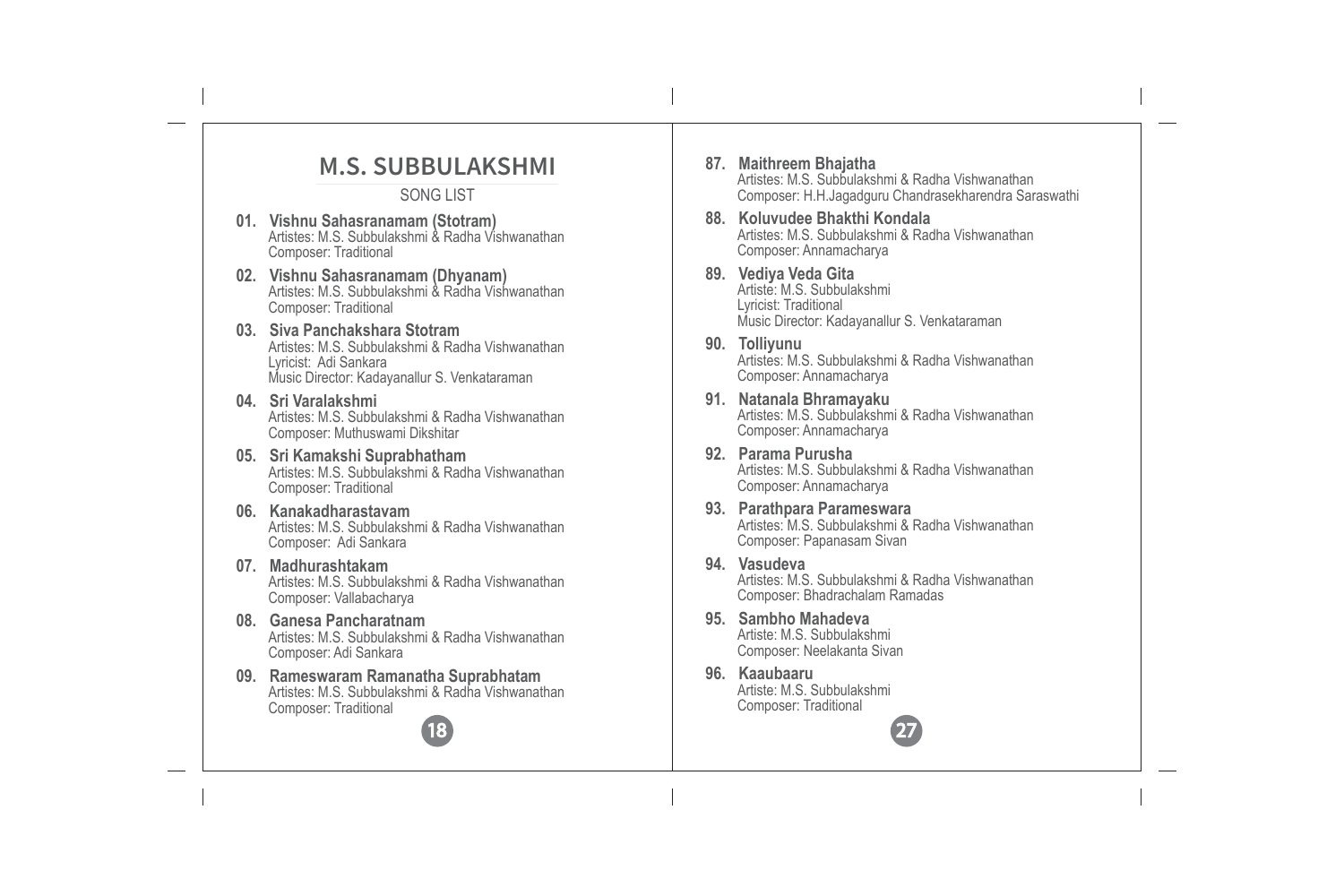- **77. Chakar Rakho Ji** Artiste: M.S. Subbulakshmi Composer: Meera
- **78. Marali Marali Jayamangalamo** Artistes: M.S. Subbulakshmi & Radha Vishwanathan Composer`: Annamacharya
- **79. Namo Narayanaya** Artistes: M.S. Subbulakshmi & Radha Vishwanathan Lyricist: Annamacharya Music Director: Kadayanallur S. Venkataraman
- **80. Karthikeya** Artiste: M.S. Subbulakshmi Composer: Papanasam Sivan
- **81. Rara Chinnanna** Artistes: M.S. Subbulakshmi & Radha Vishwanathan Composer: Annamachya
- **82. Pag Ghunghroo Baandh** Artiste: M.S. Subbulakshmi Composer: Meera
- **83. Aadum Chidambaramo** Artistes: M.S. Subbulakshmi & Radha Vishwanathan Composer: Gopalakrishna Bharathi

- **84. Enati Nomu Phalamo** Artiste: M.S. Subbulakshmi Composer: Tyagaraja
- **85. Mudi Ondri** Artiste: M.S. Subbulakshmi Composer: Periyalwar
- **86. Arul Purivai** Artiste: M.S. Subbulakshmi Composer: Subramaniya Bharati
- **10. Kashi Viswanatha Suprabhatam** Artistes: M.S. Subbulakshmi & Radha Vishwanathan Composer: Traditional
- **11. Annapoornashtakam** Artistes: M.S. Subbulakshmi & Radha Vishwanathan Composer: Adi Sankara
- **12. Sikshashtakam** Artistes: M.S. Subbulakshmi & Radha Vishwanathan Composer: Sri Chaitanya Maha Prabhu
- **13. Lakshmi Ashthtothram** Artistes: M.S. Subbulakshmi & Radha Vishwanathan Composer: Traditional
- **14. Sri Venkatesa Suprabhatham** Artistes: M.S. Subbulakshmi & Radha Vishwanathan Composer: Traditional
- **15. Sri Rangapura Vihara** Artiste: M.S. Subbulakshmi Composer: Traditional
- **16. Sri Venkatesa Karavalamba Stotram** Artistes: M.S. Subbulakshmi & Radha Vishwanathan Composer: H.M.Jagadguru Sri Nrisimha Bharati
- **17. Srimannarayana** Artistes: M.S. Subbulakshmi & Radha Vishwanathan Composer: Annamacharya
- **18. Shri Lakshmi Narayan Stothram** Artistes: M.S. Subbulakshmi & Radha Vishwanathan Composer: Traditional
- **19. Mahalakshmi** Artistes: M.S. Subbulakshmi & Radha Vishwanathan Composer: Muthuswami Dikshitar

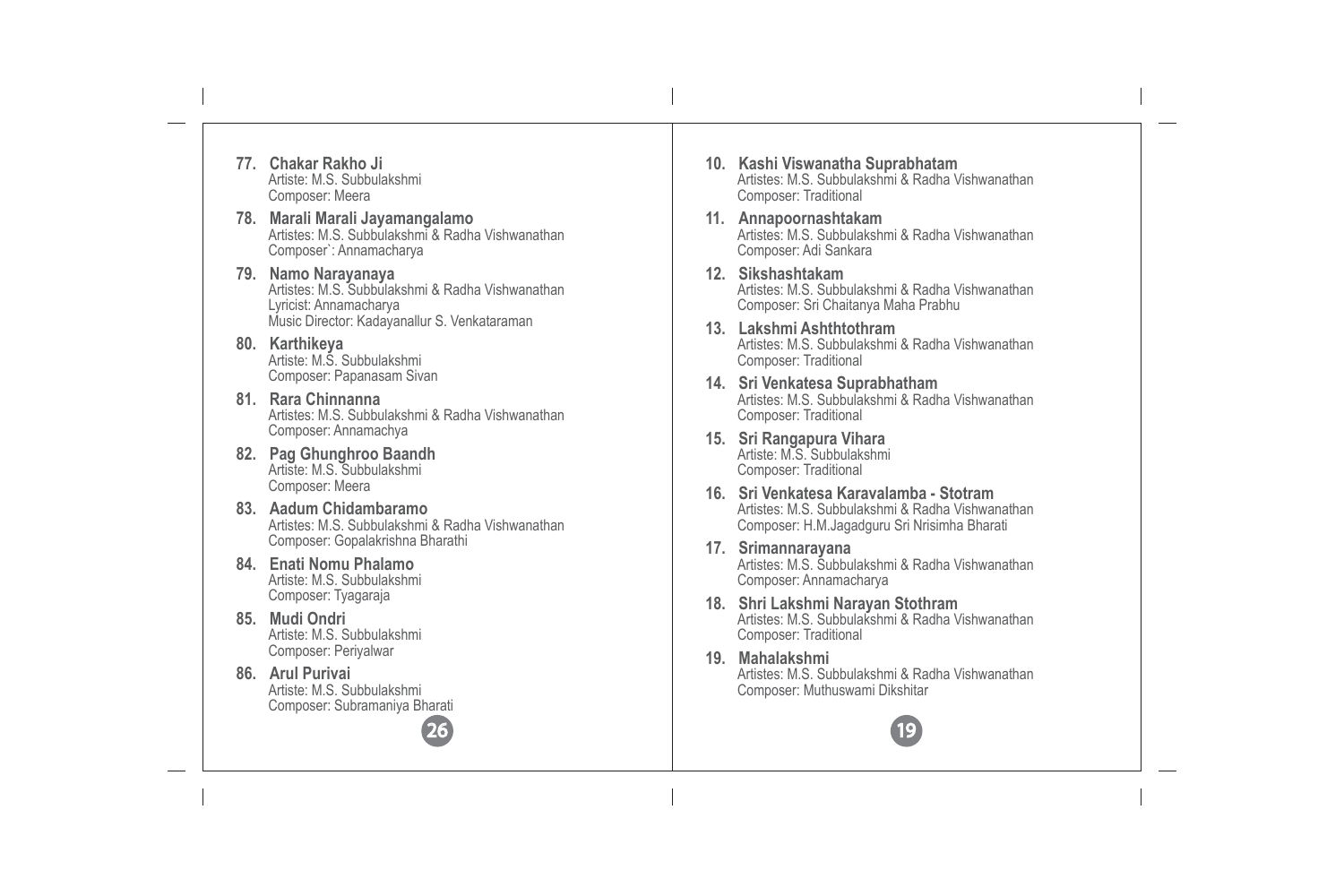- **20. Govindashtakam** Artistes: M.S. Subbulakshmi & Radha Vishwanathan Composer: Adi Sankara
- **21. Dvadasa Stotram** Artistes: M.S. Subbulakshmi & Radha Vishwanathan Composer: Sri Madhvacharya
- **22. Durga Pancharatnam** Artistes: M.S. Subbulakshmi & Radha Vishwanathan Composer: H.H.Jagadguru Chandrasekharendra Saraswathi
- **23. Bhavayami Gopalabalam** Artistes: M.S. Subbulakshmi & Radha Vishwanathan Composer: Annamacharya
- **24. Sri Meenakshi Pancharatnam** Artiste: M.S. Subbulakshmi Lyricist: Adi Sankara Music Director: Kadayanallur S. Venkataraman
- **25. Hanuman Chalisha** Artistes: M.S. Subbulakshmi & Radha Vishwanathan Composer: Goswami Sri Tulsidas
- **26. Nama Ramayana** Artistes: M.S. Subbulakshmi & Radha Vishwanathan Composer: Traditional
- **27. Deva Devam Bhaje** Artistes: M.S. Subbulakshmi & Radha Vishwanathan Composer: Annamacharya
- **28. Bhagyada Lakshmi Baramma** Artistes: M.S. Subbulakshmi & Radha Vishwanathan Composer: Purandara Dasa

- **67. Petra Thai Thanai** Artistes: M.S. Subbulakshmi & Radha Vishwanathan Composer: Ramalinga Swamigal
- **68. Palinthsu Kamakshi** Artistes: M.S. Subbulakshmi & Radha Vishwanathan Composer: Syama Sastri
- **69. Kandu Kandu** Artistes: M.S. Subbulakshmi & Radha Vishwanathan Composer: Sri Poonthanam
- **70. Thodukkum Kadavul** Artiste: M.S. Subbulakshmi Lyricist: Kumara Gurubara Desikar Music Director: Kadayanallur S. Venkataraman
- **71. Yadu Vamsa** Artistes: M.S. Subbulakshmi & Radha Vishwanathan Composer: D.V. Gundappa
- **72. Entamatramu** Artistes: M.S. Subbulakshmi & Radha Vishwanathan Composer: Traditional
- **73. Okaparikokapari** Artistes: M.S. Subbulakshmi & Radha Vishwanathan Composer: Annamacharya
- **74. Adi Purusha Sarvopayamula** Artistes: M.S. Subbulakshmi & Radha Vishwanathan Composer: Annamacharya
- **75. Kurai Onrum Illai** Artistes: M.S. Subbulakshmi & Radha Vishwanathan Composer: C. Rajagopalachari
- **76. Narayana Divya Naamam** Artistes: M.S. Subbulakshmi & Radha Vishwanathan Composer: Papanasam Sivan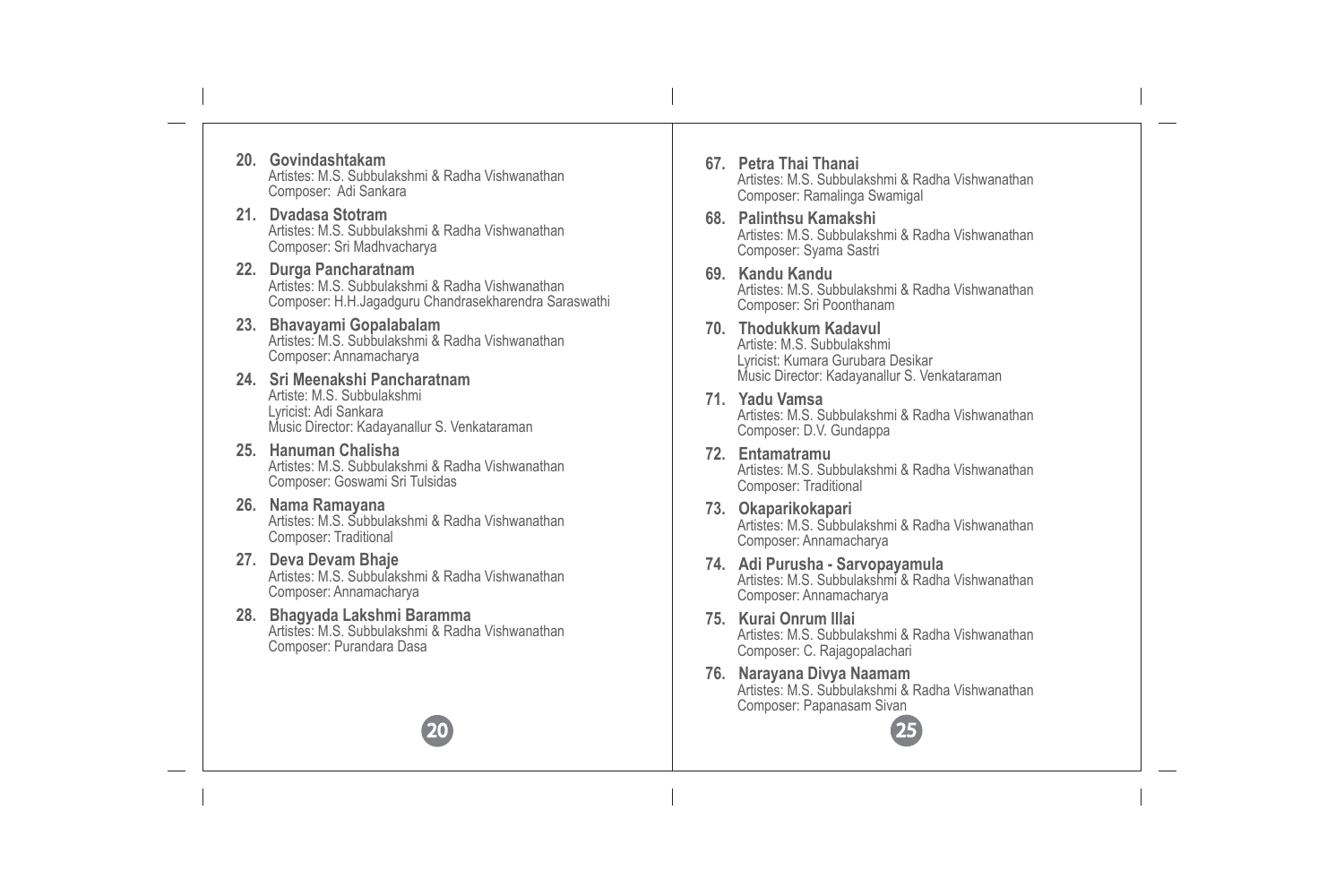- **57. Aindu Karathanai** Artiste: M.S. Subbulakshmi Lyricist: Tirumoolar Music Director: Kadayanallur S. Venkataraman
- **58. Bhogindra Sayinam** Artistes: M.S. Subbulakshmi & Radha Vishwanathan Composer: Swathi Thirunal
- **59. Malai Pozhuthinile** Artiste: M.S. Subbulakshmi Composer: Kalki R.Krishnamurthy
- **60. Muruga Muruga** Artistes: M.S. Subbulakshmi & Radha Vishwanathan Composer: Periasami Thooran
- **61. Vande Vasudevam** Artistes: M.S. Subbulakshmi & Radha Vishwanathan Composer: Annamacharya
- **62. Yaad Avey Brindaban** Artiste: M.S. Subbulakshmi Composer: Raihana Tyabji
- **63. Oli Padaitha Kanninai**  Artistes: M.S. Subbulakshmi & Radha Vishwanathan Composer: Subramaniya Bharati
- **64. Villinaiyotta Puruvam** Artistes: M.S. Subbulakshmi & Radha Vishwanathan Composer: Traditional

- **65. Mamava Pattabhirama** Artiste: M.S. Subbulakshmi Composer: Muthuswami Dikshitar
- **66. Thavadasoham** Artiste: M.S. Subbulakshmi Composer: Tyagaraja
- **29. Thiruvenkatamudaiyaan Thiruppalliyezhuchi (Sri Venkatesa Suprabhatam - Tamil)** Artiste: M.S. Subbulakshmi Composer: Prof. J. Parthasarathy
- **30. Brahma Kadigina Paadamu** Artistes: M.S. Subbulakshmi & Radha Vishwanathan Composer: Annamacharya
- **31. Nagumomu** Artistes: M.S. Subbulakshmi & Radha Vishwanathan Composer: Tyagaraja
- **32. Dolayam** Artistes: M.S. Subbulakshmi & Radha Vishwanathan Composer: Annamacharya
- **33. Cheri Yasodaku Sisuvu** Artistes: M.S. Subbulakshmi & Radha Vishwanathan Composer: Annamacharya
- **34. Naanaati Bathuku** Artiste: M.S. Subbulakshmi Composer: Annamacharya
- **35. Manujudai Putti** Artistes: M.S. Subbulakshmi & Radha Vishwanathan Composer: Annamacharya
- **36. Nee Irangayenil** Artistes: M.S. Subbulakshmi & Radha Vishwanathan Composer: Papanasam Sivan
- **37. Kanbadeppo** Artiste: M.S. Subbulakshmi Composer: Traditional
- **38. Bhavamulona** Artiste: M.S. Subbulakshmi Composer: Annamacharya 21